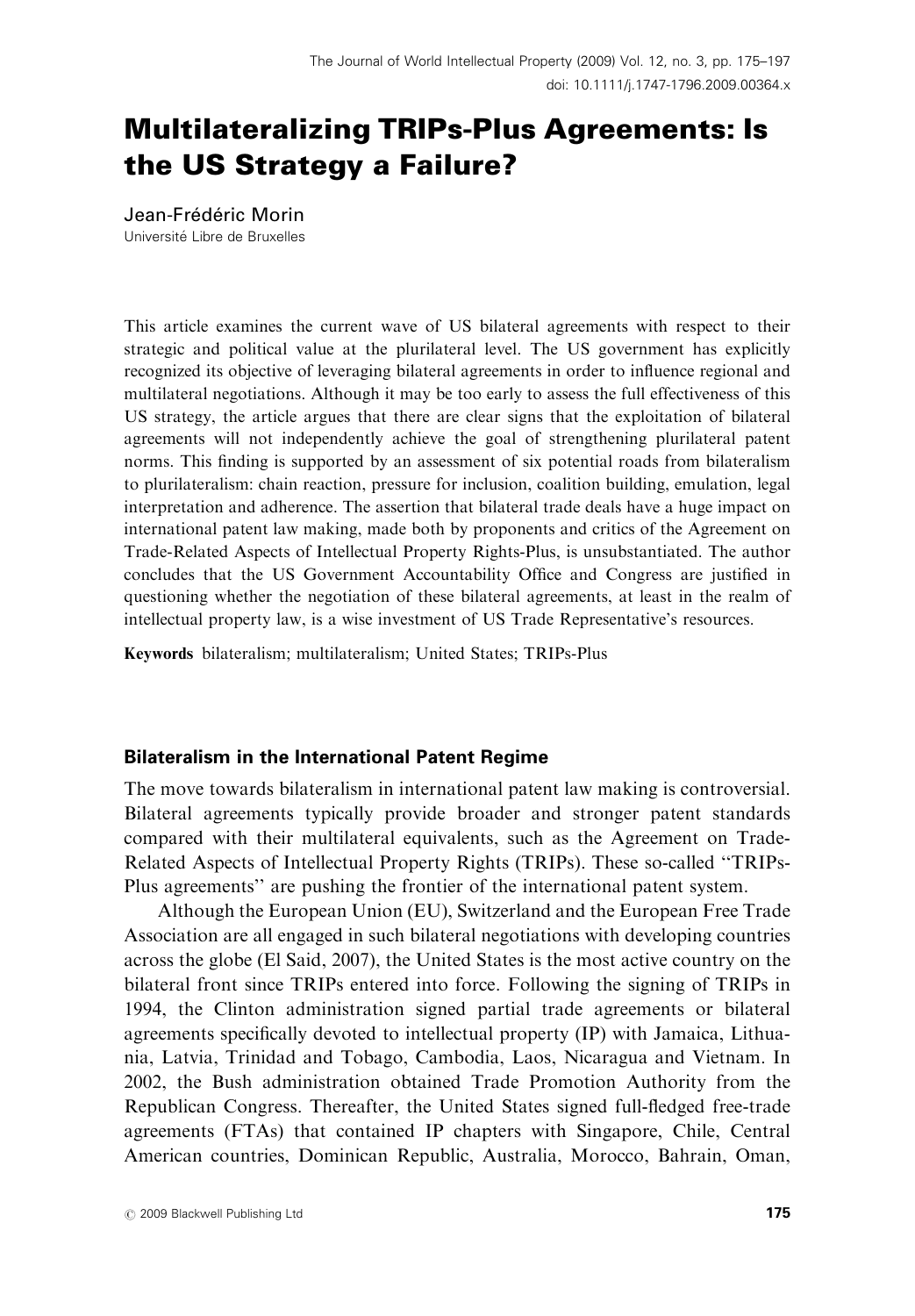Peru, Colombia, Panama and Korea, and is presently negotiating FTAs with Malaysia and the United Arab Emirates.

Theorists have suggested that bilateralism is used by economically powerful states as their control over multilateral negotiation declines (Caporaso, 1992, pp. 599–632; Greenaway and Milner, 2001, p. 162; Yarbrough and Yarbrough, 1987, p. 23). Introducing broader and stronger patent protection norms is considered more easily achieved through bilateral agreements than in the multilateral fora. Asymmetry in economic power presents powerful states with an alternative path in creating desired norms that they would not be able to negotiate successfully at the multilateral level.

Several publications have already denounced this approach in the creation of patent norms (Abbott, 2006; Fink and Reichenmiller, 2005; Krikorian and Szymkowiak, 2007; Kuanpoth, 2006; Mayne, 2004; Price, 2004; Roffe, 2004; Roffe and Spennemann, 2006; Rossi, 2006; Vivas-Eugui, 2003). The increased pace at which bilateral agreements have been concluded in the past decade is thought to undermine the legitimacy of multilateralism. The shift to bilateral negotiations when multilateral negotiations are gridlocked has been described as a ''grotesque'' means for making gains that could not be achieved at multilateral negotiating tables (GRAIN, 2001, p. 7).

Proponents and critics of bilateral agreements agree on one point: their conclusion is not, for the US government, a goal in itself, but a means towards increased revenues for patent holders. One can wonder, then, why the United States has not signed bilateral agreements with the countries that most seriously threaten the interests of American IP Right (IPR) holders, such as China, Russia, Egypt and India. These and other countries are considered by the US administration as major counterfeiting countries and have been placed on the US ''301 Priority Watch List'' (USTR, 2007). Most of them were put under pressure and have agreed to sign bilateral memoranda of understanding on IP with the United States. However, none of them were invited by the US government to sign a formal bilateral treaty, legally binding in international law.

It is also surprising that, in the post-TRIPs period, the United States has not pursued bilateral negotiations with its major economic partners. With the high volume of trade and investment flows between developed countries, even small discrepancies in patent standards could represent large transaction costs. However, to date, the United States has not negotiated harmonized patent standards with the EU or Japan outside of multilateral fora. These omissions beg the question as to whether US investment in time, political capital and human resources in creating complex legal structures with countries like Dominican Republic and Bahrain, which are neither major trading partners nor major counterfeiters, is worthwhile?

Peter Drahos (2003) explains the US strategy by locating the current shift to bilateralism within a cycle of negotiation. Drahos suggests that bilateral agreements are supposed to lead to regional agreements, which ultimately support increased protection that states previously did not agree to at the multilateral level. Drahos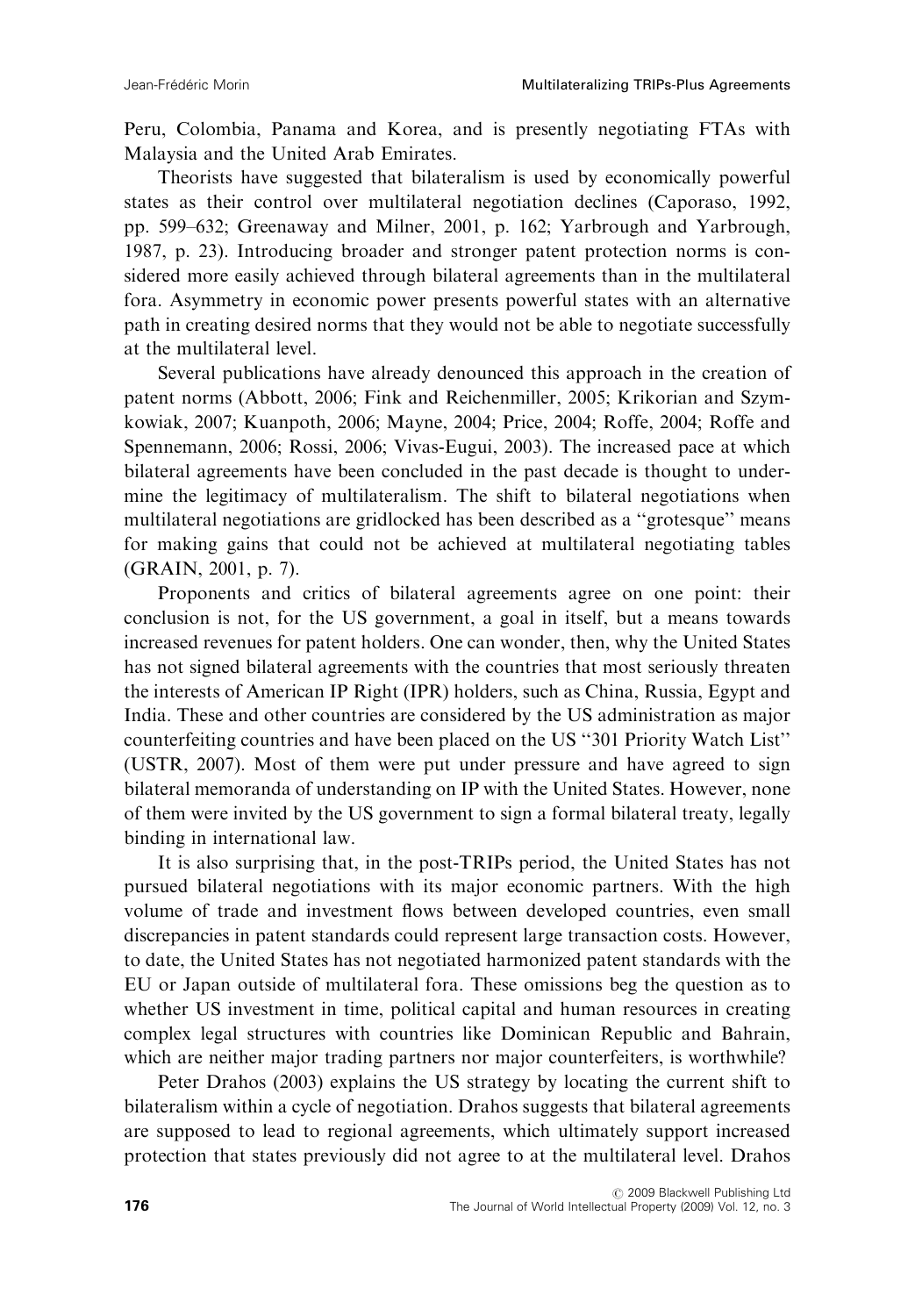emphasizes that the United States is in the bilateral stage of this cycle, seeking to use bilaterals in a manner that will ultimately "ratchet up" IP protections at a multilateral level. Santo Domingo and Port of Spain are stopovers on the way to Paris, Moscow and Beijing. Seen from this perspective, a bilateral agreement with the smallest economy among World Intellectual Property Organization (WIPO) members could provide a major strategic value.

In fact, the US government has explicitly recognized its objective of leveraging bilateral agreements in order to influence regional and multilateral agreements. This strategy was called ''competitive liberalization'' by the former US Trade Representative (USTR), Robert Zoellick: ''By moving forward simultaneously on multiple fronts, the United States can . . . create a fresh political dynamic by putting free trade on the offensive'' (US Government Accountability Office [GAO], 2004, p. 57). A GAO report later clarified that one of the key criteria in selecting an FTA partner was its capacity to influence other countries (2004, pp. 7–11). Towards this end, the United States has spread its geographical breadth, enabling it to establish regional ''poles'' that can provide bases that act as catalysts for regional or multilateral initiatives (GAO, 2004, pp. 8–9). As a result, in the 2 years that followed the adoption of the Trade Promotion Authority (TPA) by Congress, the US signed FTAs with countries in Asia, Oceania, Africa, the Middle East, South America and Central America.

The historical development of international IP law supports the argument that bilateral agreements can serve as building blocks for subsequent plurilateral (regional or multilateral) agreements. Bilateral IP agreements that were negotiated in the nineteenth century acted as models for drafting provisions of the Paris Convention for the Protection of Industrial Property in 1883 (Gervais, 2002, pp. 234–5; Okediji, 2004, p. 133; Yu, 2004, p. 14). A century later, US bilateral negotiations under the so-called ''Super 301'' mechanism, threatening developing countries of unilateral trade sanctions, also played a crucial role in reaching US objectives in TRIPs (Drahos, 2003, p. 104; Sell, 2003, p. 108.)

This article offers a preliminary examination of the current wave of US bilateral agreements with respect to their strategic value at the plurilateral level. Although it may be too early to assess the full effectiveness of the US strategy, it argues that there are clear signs that the exploitation of bilateral agreements will not independently achieve the goal of strengthening multilateral patent norms. Thus far, more than a decade of active bilateralism has not produced preferred results for the United States. This article therefore argues that the assertion that bilateral trade deals have a huge impact on international patent law making, both by proponents and critics, is unsubstantiated.

This conclusion is supported by an assessment of six potential roads from bilateralism to plurilateralism. First, bilateral agreements can create a chain reaction under which developing countries fall under US norms like dominos. Second, they could attract new parties and progressively evolve toward plurilateral agreements. Third, they can build coalitions for multilateral negotiations. Fourth, they can create success stories that can be used to promote and justify US patent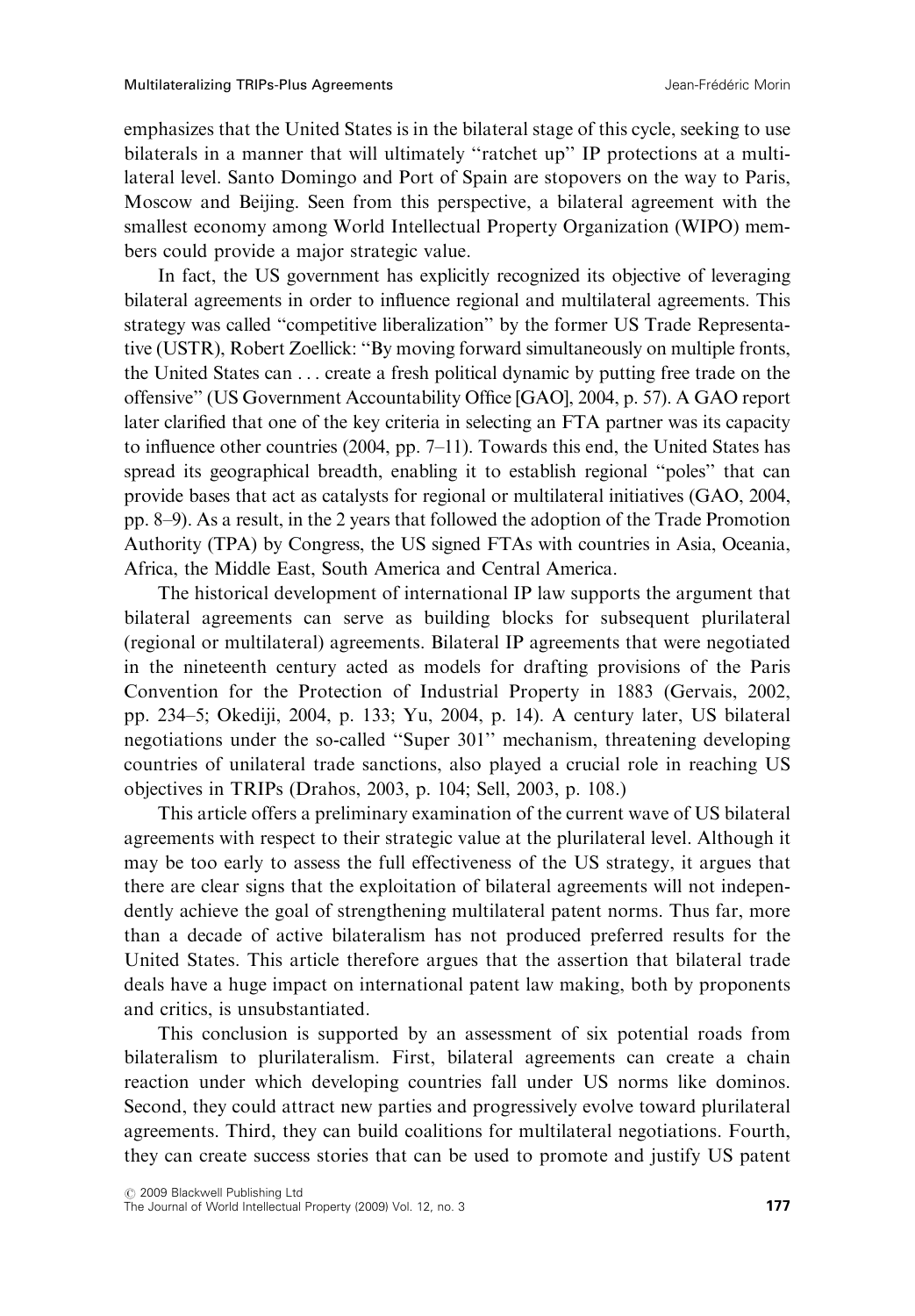norms in multilateral settings. Fifth, their provisions can offer tools for interpretation of existing multilateral agreements or serve as the basis for new international customary norms. Sixth, they could promote accession to existing multilateral agreements. Our analysis shows that only this last use of bilateralism—the reinforcement of existing multilateral agreements—has succeeded so far.

## **The Domino Effect**

The broadest goal of bilateralism in the US playbook is to generate a measurable effect beyond the targeted country. One way to achieve this goal is the creation of a chain reaction, whereby bilateral agreements create a domino effect that transplants US patent norms beyond the original members. As the former USTR Robert Zoellick explained, the ''idea is to start out with the leading reformers . . . and then try to connect others to it over time'' (Yu, 2003). The hope is for the new partners to actively negotiate similar provisions in their treaties with third countries. An example of a chain reaction through bilateral agreements from the pre-TRIPs period is the North American Free Trade Agreement (NAFTA) requirement that Mexico give effect to the International Union for the Protection of New Varieties of Plants (UPOV, 2008) Convention. Subsequent to signing on to NAFTA, Mexico imposed the same requirement on Bolivia, a non-party to the UPOV Convention.

While a chain reaction would evidently benefit the United States, the motivations for its partners to transplant US patent norms to third countries are less obvious. Two such incentives are suggested. The first results from the TRIPs Most Favored Nation provision (article 4), which states that members must offer ''immediately and unconditionally'' any enhanced protections to nationals of any other member of the World Trade Organization (WTO). Instead of offering these enhanced protections without any concession from third countries, partner states might try to conclude reciprocal agreements in order to maintain a level playing field and prevent neighbouring countries from gaining a competitive advantage as a result of weaker patent protection.

Second, they might be subject to a phenomenon described by Ikenberry and Kupchan as ''socialization by external inducements'' (1990, p. 291). This socialization, originating from the institutionalized cooperation formalized in bilateral agreements, leads the elites of developing countries to believe that US norms are in their best interest. This change in belief can result from technical assistance, capacity-building programmes or the frequent contacts with foreign authorities that usually follow the signature of an FTA. Tellingly, the US government has noted that ''more and more of our trading partners are coming to understand that their future growth and development depends in large part on . . . strong intellectual property protection'' (Larson, 2002).

The United States could reasonably have expected that signing bilateral treaties with certain chosen partners would have an important chain reaction potential. As shown in Table 1, bilateral treaties negotiated during the last decade coincided with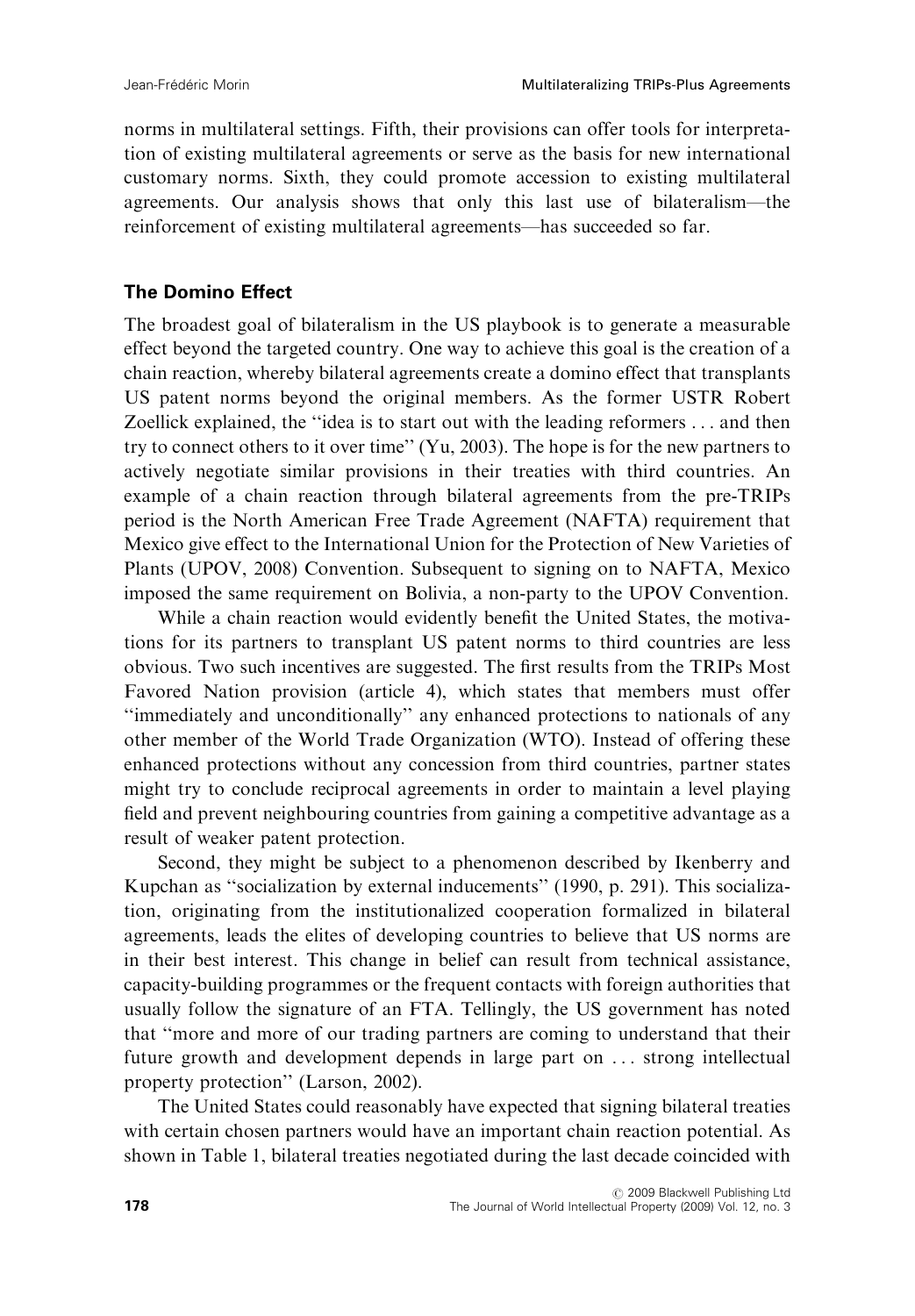| US bilateral partners        | IP cooperation in process when<br>the US bilateral agreement was<br>signed | IP negotiation in process when the<br>US bilateral agreement was signed |
|------------------------------|----------------------------------------------------------------------------|-------------------------------------------------------------------------|
| Jamaica (1994)               | Caribbean Community                                                        |                                                                         |
| Latvia (1994)                |                                                                            | Agreement with EFTA                                                     |
| (1994)                       | Trinidad and Tobago Caribbean Community                                    | Free Trade Agreement of the<br>Americas (FTAA)                          |
| Laos (1997)                  | Association of Southeast Asian<br>Nations (ASEAN) Framework                |                                                                         |
|                              | Agreement on IPR                                                           |                                                                         |
| Nicaragua (1998)             |                                                                            | <b>FTAA</b>                                                             |
| Vietnam (2000)               | Asia Pacific Economic                                                      |                                                                         |
|                              | Cooperation (APEC) (Osaka<br>Action Agenda) ASEAN                          |                                                                         |
|                              | Framework Agreement on IPR                                                 |                                                                         |
| Jordan (2000)                |                                                                            | FTA with EFTA                                                           |
| Singapore (2003)             | APEC (Osaka Action                                                         | FTA with Mexico FTA with                                                |
|                              | Agenda) ASEAN Framework                                                    | Canada India-Singapore                                                  |
|                              | Agreement on IPR                                                           | Comprehensive Economic                                                  |
|                              |                                                                            | Agreement FTA with Korea FTA                                            |
|                              |                                                                            | with JordanTreaty between                                               |
|                              |                                                                            | ASEAN and China FTA with                                                |
|                              |                                                                            | Japan Trans-Pacific Strategic                                           |
|                              |                                                                            | Economic Partnership (SEP)                                              |
|                              |                                                                            | Agreement                                                               |
| Chile (2003)                 | APEC (Osaka Action Agenda)                                                 | FTAA FTA with EFTA, article                                             |
|                              |                                                                            | 46 FTA with Korea FTA with                                              |
|                              |                                                                            | Japan Trans-Pacific SEP                                                 |
| Central America and          |                                                                            | Agreement<br>FTAA FTA with Canada                                       |
| Dominican Republic<br>(2004) | Caribbean Community                                                        |                                                                         |
| Australia (2004)             | APEC (Osaka Action Agenda)                                                 | FTA with Singapore FTA with                                             |
|                              |                                                                            | Thailand                                                                |
| Morocco $(2004)$             |                                                                            | Agadir Agreement FTA with                                               |
|                              |                                                                            | Turkey Middle East Free Trade                                           |
|                              |                                                                            | Initiative                                                              |
| Bahrain (2004)               | Gulf Cooperation Council                                                   | Treaty between GCC and the                                              |
|                              | (GCC) Joint Committee with                                                 | European Community (EC)                                                 |
|                              | <b>EFTA</b>                                                                | Treaty between GCC and India<br>Middle East Free Trade Initiative       |
| Oman (2006)                  | GCC Joint Committee with                                                   | Treaty between GCC and the                                              |
|                              | <b>EFTA</b>                                                                | EC Treaty between GCC and                                               |
|                              |                                                                            | India                                                                   |

|  | Table 1: Regional and Bilateral Discussions on IP Involving US Partners |  |  |  |  |  |  |
|--|-------------------------------------------------------------------------|--|--|--|--|--|--|
|--|-------------------------------------------------------------------------|--|--|--|--|--|--|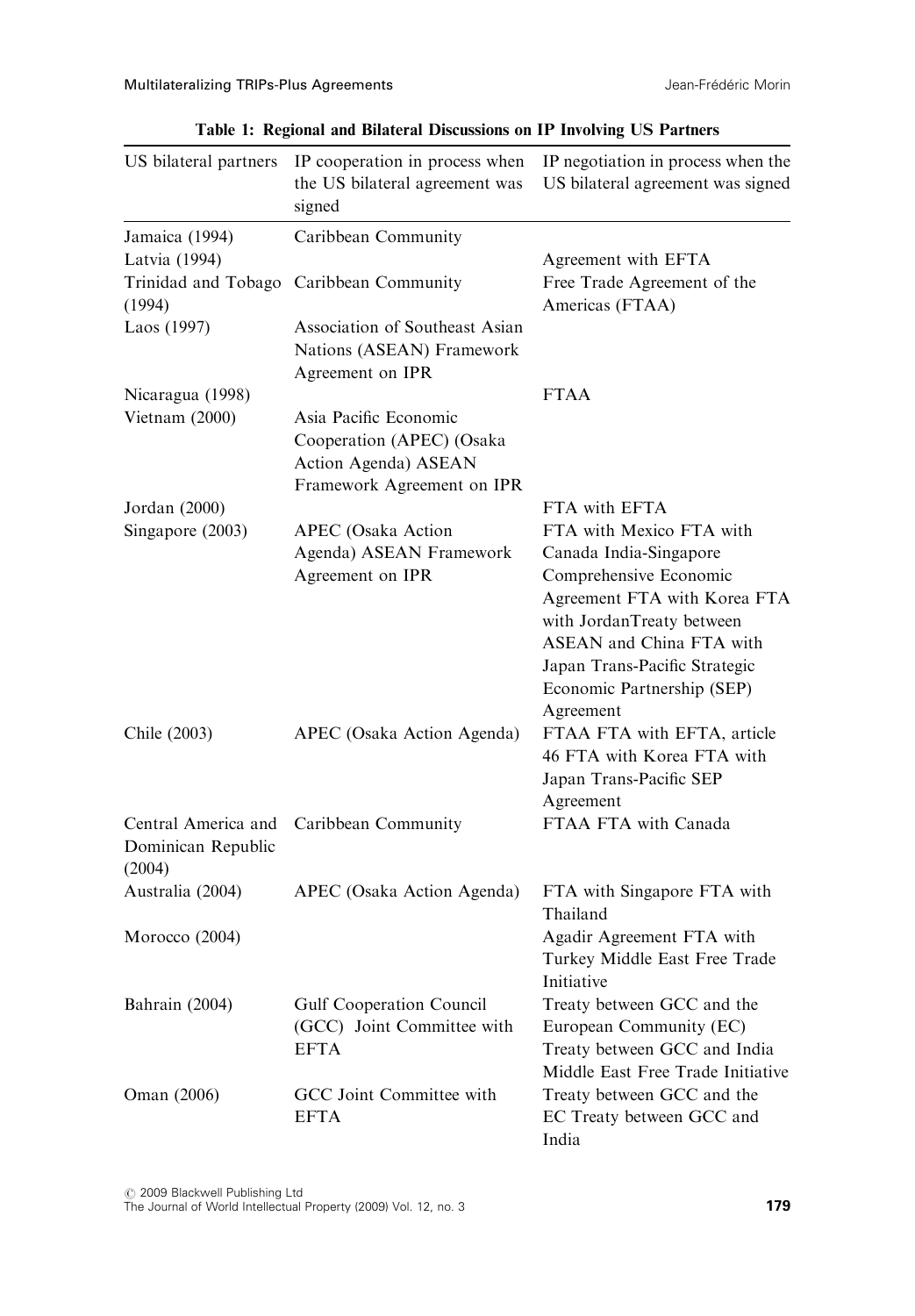| US bilateral partners       | IP cooperation in process when<br>the US bilateral agreement was<br>signed  | IP negotiation in process when the<br>US bilateral agreement was signed |
|-----------------------------|-----------------------------------------------------------------------------|-------------------------------------------------------------------------|
| Colombia (2006)             |                                                                             | FTA with Chile                                                          |
| Panama $(2007)$             |                                                                             | FTA with Singapore FTA with<br>Chile                                    |
| Republic of Korea<br>(2007) | APEC (Osaka Action Agenda)                                                  | FTA with EU FTA with ASEAN                                              |
| Peru (2007)                 | Joint Committee with EFTA<br>Andean Community APEC<br>(Osaka Action Agenda) | FTA with Canada FTA with Chile                                          |

Table 1: continued

Source: Original to this article

other regional or bilateral discussions on IP from which the United States was absent.

Despite the extensive efforts devoted to using bilateral partners as allies in the creation of a chain reaction, few subsequent dominoes have fallen for the United States. Indeed, US partners are not reproducing patent provisions from their US bilateral agreements in agreements with their own bilateral or regional trading partners. For example, Australia, a bilateral partner of the United States, concluded FTAs with Singapore and Thailand, which merely reaffirm the parties' commitment to TRIPs. Singapore, another US partner, also refrained from promoting US standards. Its FTAs with New Zealand and Jordan simply refer to TRIPs, its FTAs with Korea and Panama contain no substantive standards on patent law and its FTA with Japan only provides for an information-exchange process on the preferred IP law. Similarly, Chile's FTAs with Korea and Japan include detailed provisions on marks and geographical indications, but no mention is made of patents, and its FTAs with EFTA and China simply refer to TRIPs. Finally, the Trans-Pacific SEP Agreement among Chile, New Zealand, Singapore and Brunei Darussalam includes detailed provisions on marks and geographical indications but, again, patents are not mentioned. The list of US allies that failed to reproduce patent provisions with their own trading partners suggests that the use of bilateralism to promote the formation of chain links is ineffective. This objective was not, however, the only one pursued by the United States, as will be seen in the next section.

## **The Club Effect**

Bilateral trade agreements could create a ''pressure for inclusion'' (Lawrence, 1996). This pressure acts as an incentive for third parties to join existing treaties to benefit from privileged trade access to the US market. It originates from a prisoner dilemma situation where developing countries believe they secure gains from acting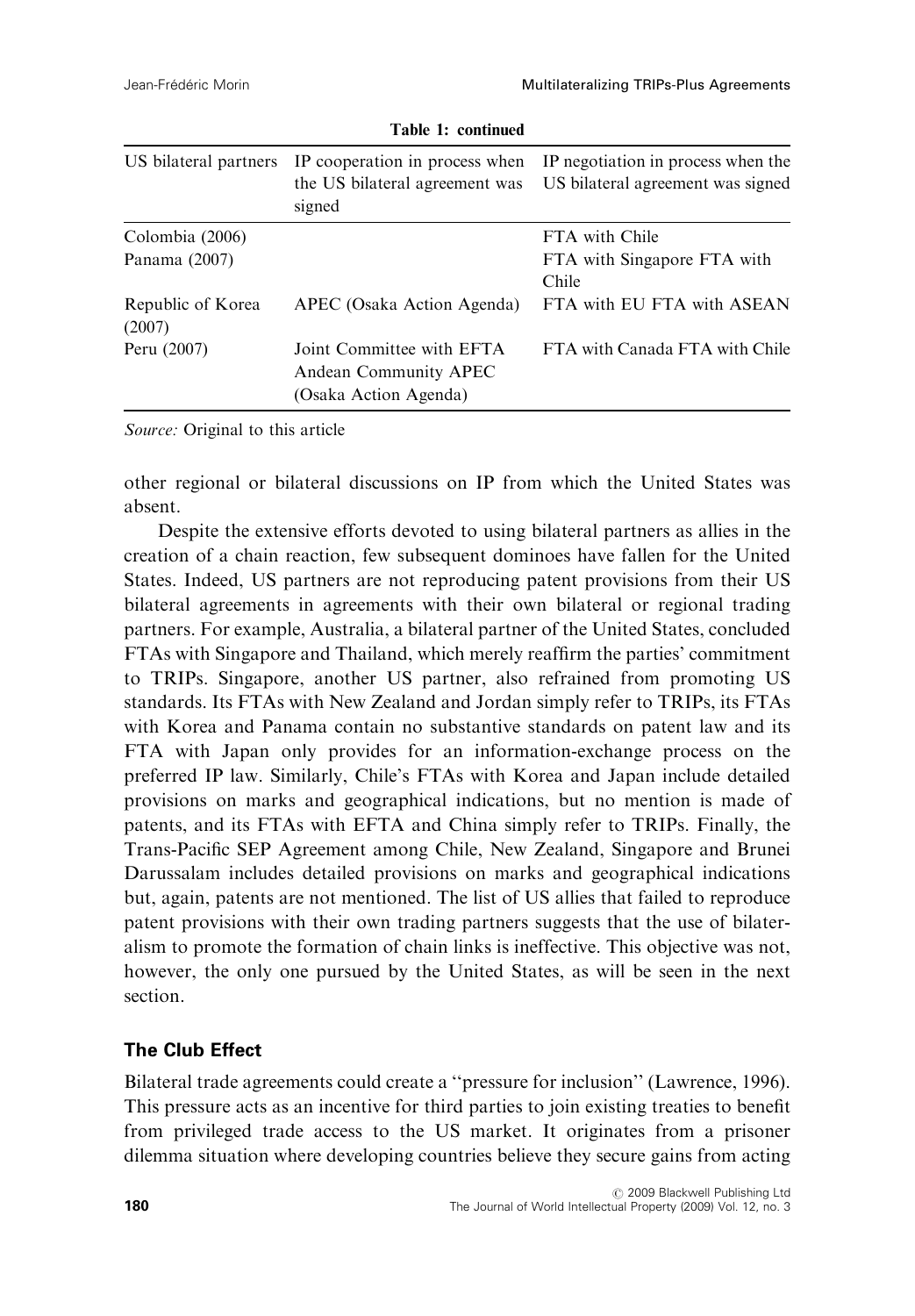collectively. As a group and in absolute terms, they are better off rejecting bilateral trade agreements that include TRIPs-Plus provisions. However, a breach in the alliance compels neighbouring and competing countries to join the existing one. Ultimately, all the other developing countries could be forced to follow in order to catch up with this comparative trade advantage (Baldwin, 1997; Guzman, 1998).

Moreover, it is thought that countries without a trade partnership with the United States are more likely to endorse American norms if they are already adopted by other countries. The pre-existence of an agreement is a reassuring signal that joining the club is rational and will not seriously harm the economy. For example, in the 1980s, Mexico was among a number of countries that offered weak or no IP protection for pharmaceutical products. Once becoming party to NAFTA, however, Mexico sent letters of reassurance to developing countries encouraging the acceptance of US norms in the context of the TRIPs negotiation (Rein, 2001, p. 382).

In this context, the US government expected that third countries might eventually want to join its bilateral agreements. In particular, it hoped that treaties concluded with Morocco, Oman and Bahrain would lead to a large free trade area in the Middle East before 2013 (USTR, 2003). The preambles of these three FTAs highlight that the parties are ''affirming their support for the participation of the Parties in the establishment of an expanded free trade area in the Middle East that would contribute to economic liberalization and development in the region''. The United States had similar designs in parlaying country-level FTAs in the Western hemisphere into a regional FTAA (Hufbauer and Kotschwar, 1998). Even the agreements with Singapore and Korea refer to the goal of enhancing regional integration in the Asia-Pacific region. Not surprisingly, several bilateral agreements explicitly permit the adhesion of other countries or groups of countries (see Central American FTA (CAFTA)–DR–US FTA, article 22.6; US–Australia FTA, article 23.1; US–Bahrain FTA, article 21.41; US–Morocco FTA, article 22.5; US–Oman FTA, article 24.2(1); US–Peru TPA, article 23.5; US–Singapore FTA, article 21.6). Since these bilateral agreements may eventually be transformed into regional agreements if third countries decide to adhere, it is important to fix the US-style IP protection from the outset.

However, stories of states caught in a prisoner dilemma are more common in theorists' models than in real life. No third countries have ever acceded to an existing bilateral agreement. At best, some countries have initiated negotiations with the United States after a neighbouring country signed a bilateral agreement (such as Trinidad and Tobago after the signature of an IP agreement between the United States and Jamaica) or joined ongoing negotiations (such as Dominican Republic as Central American countries were negotiating with the United States). The objective of a Middle East Agreement or an FTAA based on the US FTA model is far from being reached. Indeed, existing regional trade fora often grumble when one of their members signs a bilateral agreement with the US. The Arab GCC (AGCC), for example, urged Bahrain to denounce its FTA with the US because of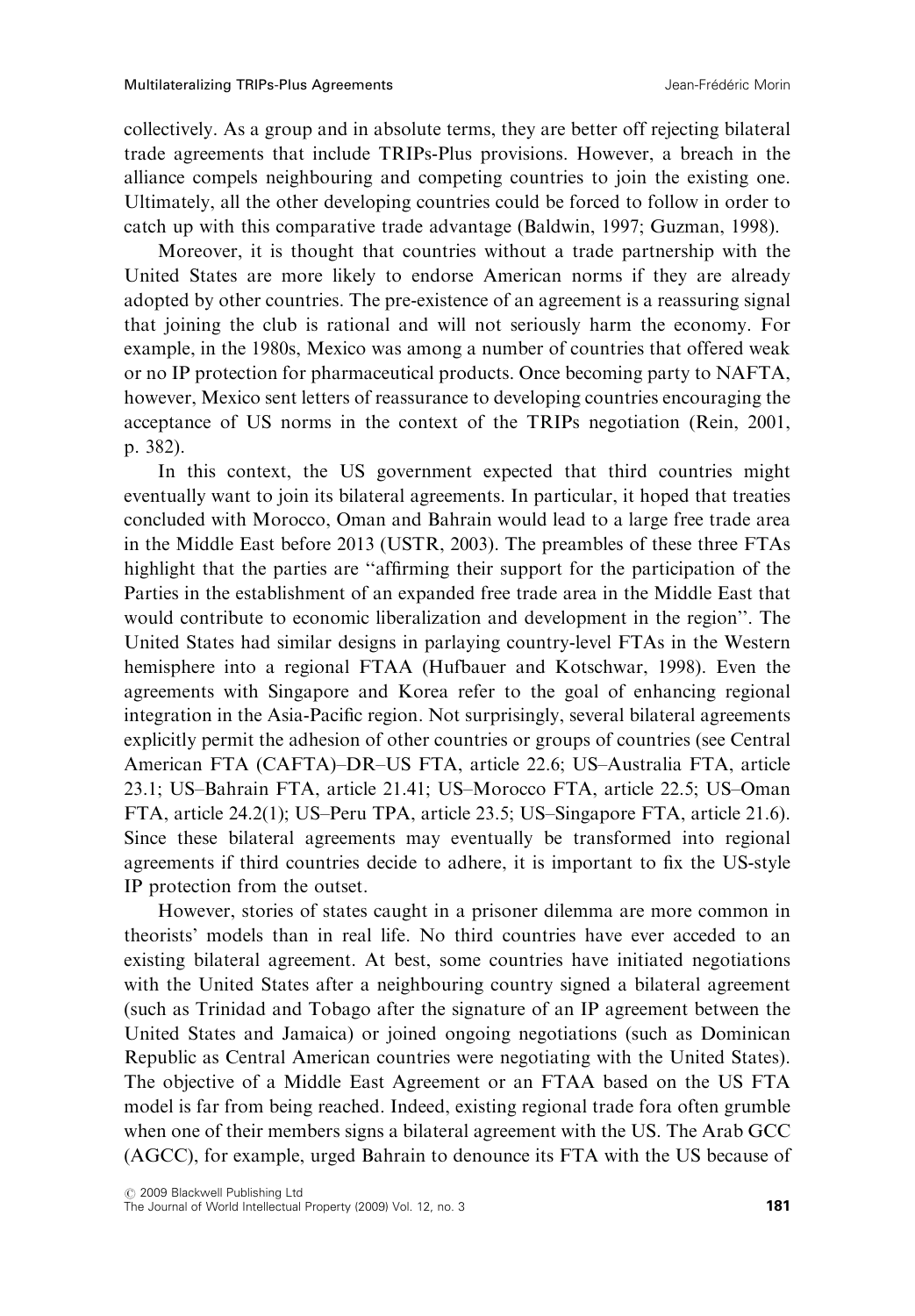its negative effect on the future cooperation and development of the AGCC (El Said, 2007, p. 167). Existing bilateral agreements will likely remain in their current form rather than expanding their parties and evolving toward plurilateralism.

# **The Coalition Effect**

Bilateral agreements can also be used to create strategic alliances of like-minded countries in multilateral settings. From this perspective, bilateral agreements act cumulatively towards a single beneficial objective. By persuading more countries to accept its stringent IPR norms, the United States hopes that a critical mass of countries in multilateral fora, namely the WTO and WIPO, will support new international standards (Krikorian and Szymkowiak, 2007). This is consistent with the USTR observation that the United States' ''very best allies for a strong Doha Round have been current and former [free trade] partners'' (Rayasam, 2006, p. 22).

By expanding and strengthening its coalition, the United States simultaneously introduces division in developing countries' coalitions, such as the African Group, the Mega-diverse Countries and the Friends of Development (GAO, 2004, p. 9). Following this line of argument, some academics, such as Mohammed El Said, worry that bilateral agreements will result in breaking the resistance of developing countries in Geneva ''since countries which are committing themselves to TRIPs-Plus provisions are not able to further object, under the multilateral forum for additional IPRs protection, once discussions on such matters are brought back to the multilateral paradigm'' (2007, p. 164).

Evidence of the American strategy is to be found in the substance of the bilateral agreements themselves. The Australia–US FTA, for example, requires parties to participate in multilateral negotiation: ''each Party shall endeavor to participate in international patent harmonization efforts, including the WIPO fora addressing reform and development of the international patent system'' (article 19.9.14). The United States also carefully introduces into its bilateral agreements provisions, which are, at that juncture, actively being negotiated at the multilateral level. A key example surrounds the negotiations of the Substantive Patent Law Treaty (SPLT) and the attempts to find a common definition of ''industrial applicability''. In May 2003, three rival definitions were still on the negotiating table and the US delegation was supporting one extracted from the US Patent and Trademark Office (USPTO) Utility Examination Guidelines (SCLP 9th session, 2003, SCP/9/5). Alongside these SPLT negotiations, the US signed FTAs with the Central American countries, Australia and Morocco, which stated that ''[e]ach Party shall provide that a claimed invention is industrially applicable if it has a specific, substantial, and credible utility" (CAFTA-DR-US, article 15.1.10; US–Australia, article 17.9.13; US–Morocco, article 15.10.11). By propagating its own definition of utility through FTAs, the United States attempted to secure allies for SPLT negotiations.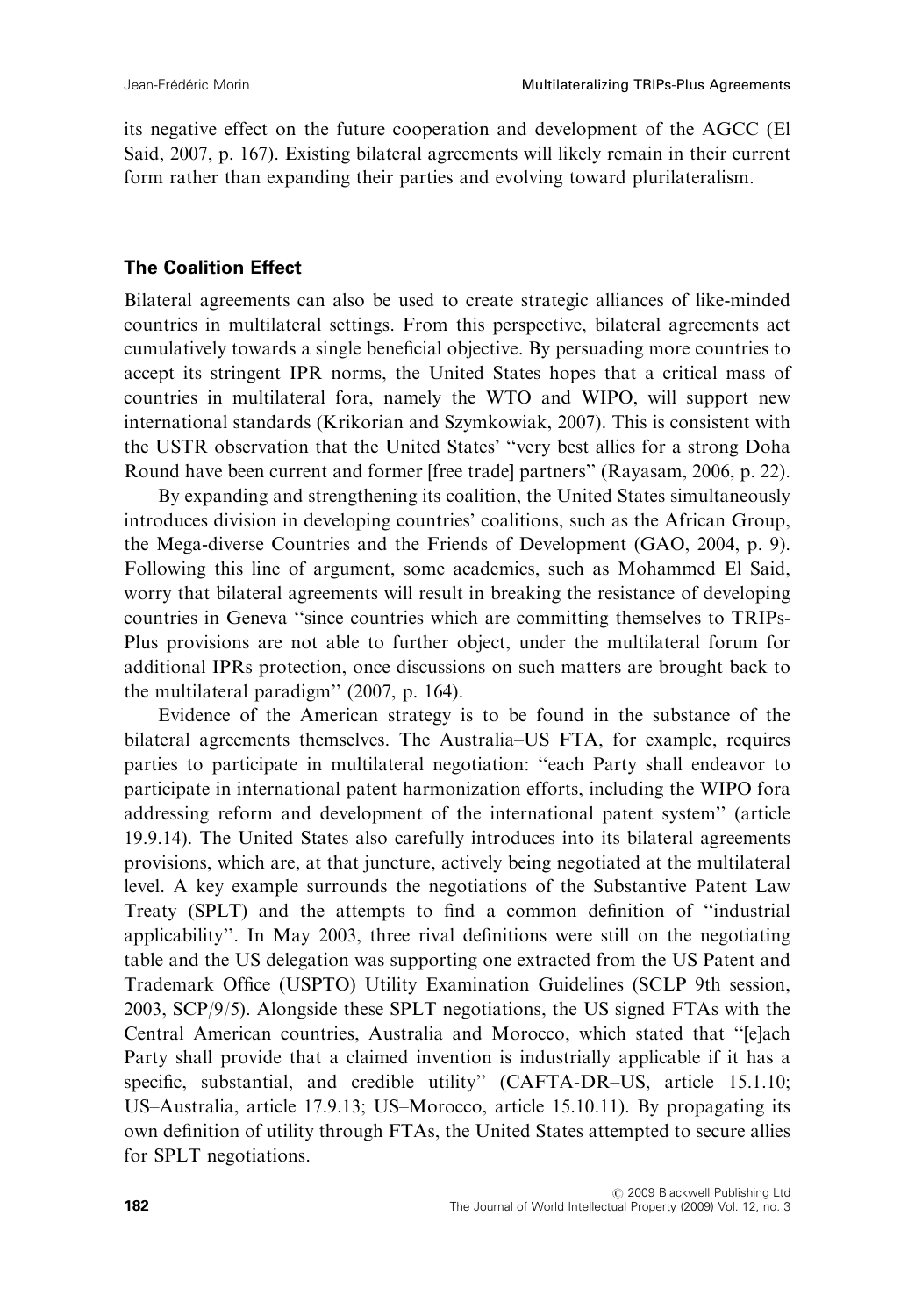Further, the United States made at least one direct appeal to its partners for supporting a multilateral forum. In 2006, the United States requested that its partners support its position on a resolution at the World Health Organization's (WHO) Intergovernmental Working Group on Public Health, Innovation and Intellectual Property Rights. The resolution mandated the working group to devise a plan for implementing the World Health Assembly's Resolution 59.24, on ''securing an enhanced and sustainable basis for needs-driven, essential health research and development relevant to diseases that disproportionately affect developing countries''. The United States expressed concerns, in communications to its FTA partners, that the working group was stepping outside of its mandate and that the WTO was a ''more appropriate forum'' (Gerhardsen, 2006).

Another indication of US reliance on its bilateral partners as allies is the negotiation of the FTAA. The expectation of support was apparent, given that the United States considered a commitment to FTAA negotiations an important criterion for its selection of trade partners (GAO, 2004, p. 8). Between the first Summit of the Americas in 1994, which commenced the FTAA talks, and the Miami meeting of 2003, when it became clear that an FTAA would not include an IPR chapter, the United States signed bilateral agreements with Trinidad and Tobago, Chile, the Central American countries and the Dominican Republic, in addition to bilateral memoranda of understanding on IP with Paraguay and Peru. In 2003, negotiations were underway with Panama, Peru, Colombia and Equador. Overall, the United States systematically targeted at least one country in each of the four customary unions of the Americas, namely the Andean Community, the Caribbean Community, the Central American Market and Mercosur. The preambles of the FTAs with Chile, CAFTA-DR, Panama, Peru and Colombia referred to a ''resolve . . . to contribute to hemispheric integration and provide an impetus toward establishing the Free Trade Area of the Americas''. Hence, when Brazil opposed the US stance on IP, the latter launched a regional offensive against Brazil, which felt itself increasingly isolated. If one views the FTAA as a regional vehicle towards achieving stronger IP protections at the multilateral level (OECD, 2003, p. 112; Oliva, 2003), then the centrality of bilateral negotiations as a strategic tool for the United States becomes apparent.

However, the US investment in building strategic alliances failed to produce the sought-after results. The relationships fostered by the United States did not secure an international consensus on US priorities. Indeed, the SPLT negotiations are stagnating. Similarly, the FTAA negotiation did not culminate in an agreement, with differences over IP norms a chief point of contention between Brazil and the United States.

Not only were bilateral partnerships insufficient to securing American regional or multilateral ambitions, but some of their allies moved contrary to US interests. Notably, several US partners supported Resolution WHA60.30 passed in May 2007. This resolution empowered the WHO to provide technical assistance to states that wish to use trade law as a mechanism for improving access to medicines. These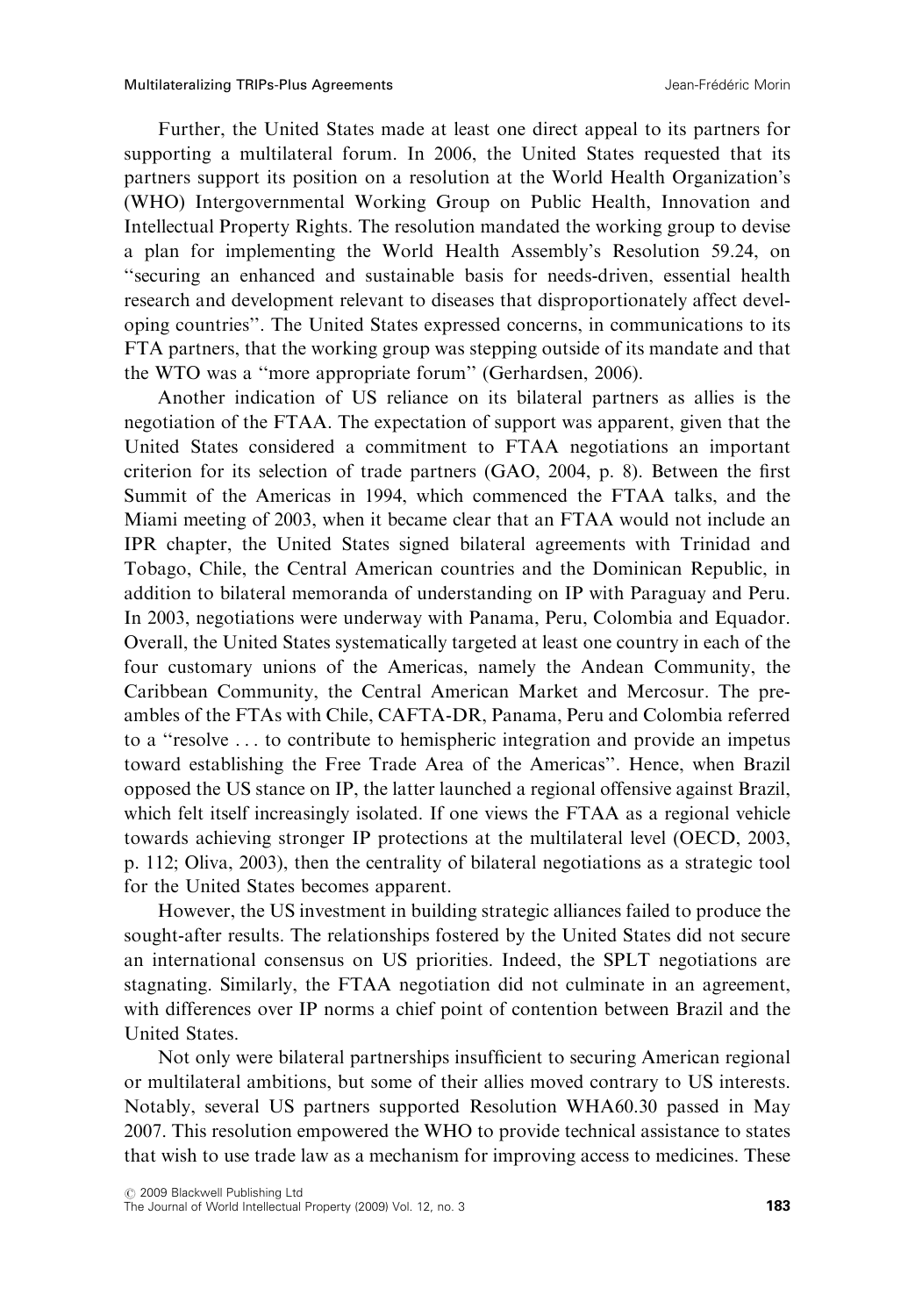partners moved forward in examining the relationship between IP and public health even though American negotiators walked out twice during negotiations and pressured their bilateral partners to divorce technical IP discussion from those relating to health (Gerhardsen, 2007).

In the area of genetic resources, Peru, which is an FTA partner with the United States, has been one of the most active members at the TRIPs Council and has opposed the US position on several occasions.<sup>1</sup> A good example of this opposition is when Peru, supported by Colombia and Dominican Republic, two other FTA signatories, co-sponsored a proposal that called for TRIPs to be amended so that patent applicants would be required to disclose the origin of genetic resources or associated traditional knowledge used in their inventions.<sup>2</sup> The United States was in total disagreement with the proposal.

Finally, at the WIPO Assembly, the Development Agenda, initiated by Argentina and Brazil, was actively supported by US bilateral partners, like the Dominican Republic and Peru (May, 2007; WIPO, 2004). This Development Agenda was adopted as a reaction to the WIPO Patent Agenda and demonstrated a shift in WIPO priorities from a technical focus on the protection and governance of IPRs to a shared United Nations (UN) focus on global developmental issues. This paradigm shift indicates that the creation of a coalition of like-minded countries is not sufficient to impede the adoption of agendas that are not supported by the United States.

#### **The Emulation Effect**

Former USTR Kantor believes that ''many U.S. trading partners have recognized—and this has been reflected in their trade negotiations with the United States—. . . that strong intellectual property protections attract foreign investment into their countries'' (Kantor, 2005). The United States presents these success stories as ''models to follow'', wherein social and economic benefits are promoted to subsequent negotiating partners to persuade them to adopt similar IP norms in order to attract similar investment flows and foster technological developments (Schott, 2004, p. 372). While some precedent may be necessary during the initial stage to convince sceptics and critics, it is hoped that, in a second wave, third countries will voluntarily and unilaterally adopt similar norms, or, at a minimum, be less resistant to US proposals.

The CAFTA negotiations exemplify the promotion of existing IP norms as a template for growth. During these negotiations, Pharmaceutical Research and Manufacturers of America (PhRMA) strategically advertised the model of Mexico, a NAFTA member. PhRMA claimed that under NAFTA the ''health of patients across Mexico has improved dramatically'' while countries ''without strong intellectual property regimes, like India, have very poor access to new medicines'' (PhRMA, 2005). During the same negotiations, PhRMA also made allusions to Jordan as a model: ''New launches of pharmaceutical products more than doubled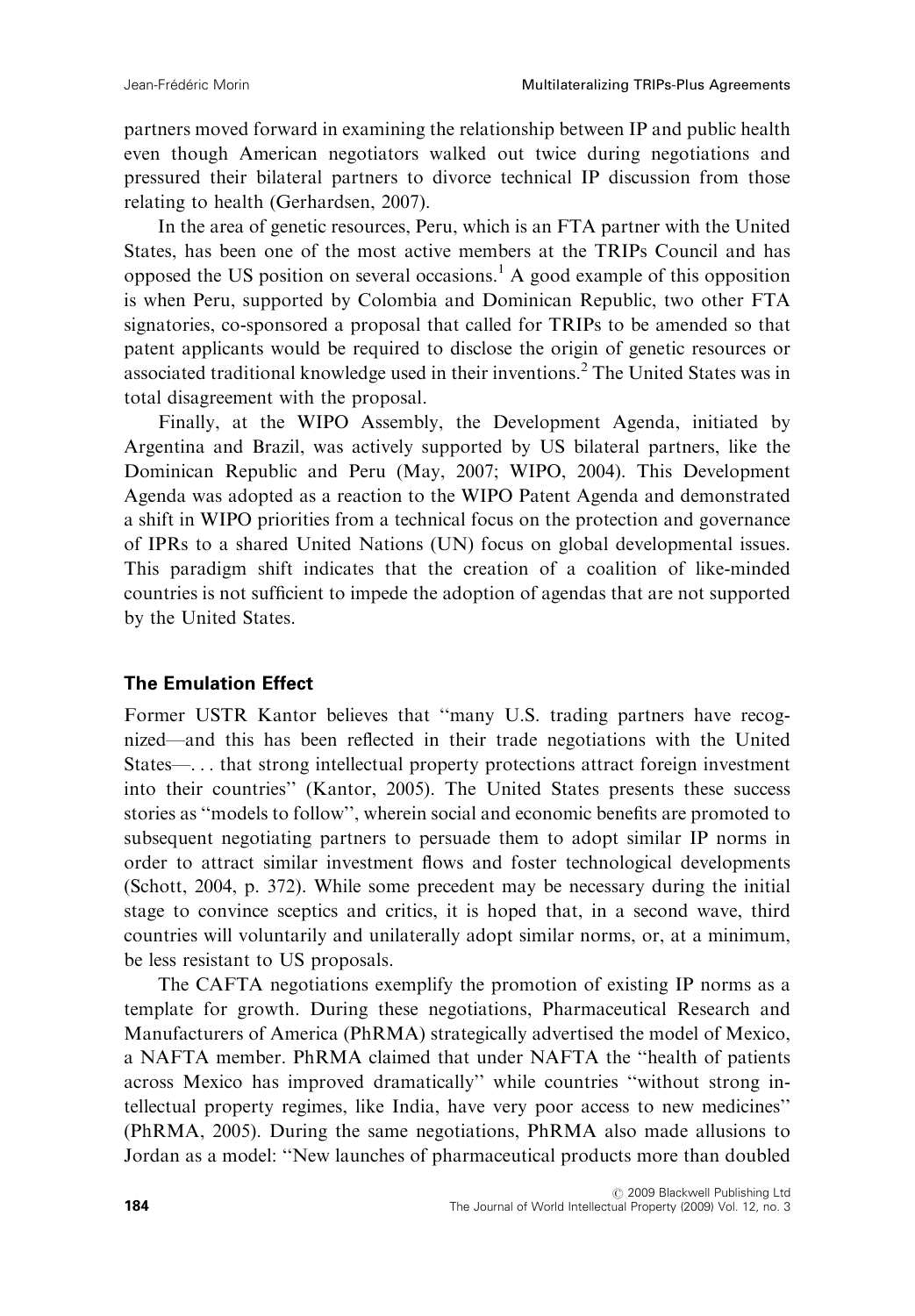in Jordan as a result of strong intellectual property laws it enacted after signing the U.S.–Jordan Free Trade Agreement'' (PhRMA, 2005).

The latter case is a key ''success'' story frequently cited by advocates of US bilateralism. One of them is the International Intellectual Property Institute (IIPI), a not-for-profit organization funded jointly by the US government and private corporations to increase awareness ''on the use of intellectual property as a tool for economic growth, particularly in developing countries''. According to IIPI, due to ''improved'' IP norms ''Jordanian companies have become attractive business partners for international pharmaceutical companies as well as diversifying the export markets". The USTR exemplifies Jordan and concludes that it "is an example of how strong intellectual property protection can bring substantial benefits to developing countries'' (USTR, 2004). According to the USTR, the Jordanian model demonstrates that strong patent protection cannot only contribute to economic growth, but it can also promote access to medicines. Since the FTA was signed in 2000, the USTR highlights that ''there have been 32 new innovative product launches in Jordan, [and] a substantial increase in the rate of approval of innovative drugs, helping [to] facilitate Jordanian consumers' access to medicines'' (USTR, 2004).

Similarly, Andres Mejia-Vergnaud and Ben Irvine (2008), from the Instituto Desarrollo y Libertad and the International Policy Network, respectively, two profree trade think tanks, used the example of Morocco to influence Thailand's policies. While Thailand was negotiating an FTA with the United States in 2004, they published an op-ed in the Wall Street Journal Asia concluding that ''If I were in Thailand, I would urge my government confidently to follow the lead of Morocco".

Empirical evidence, however, does not support this optimistic viewpoint. The suspended FTA negotiation between the United States and Thailand is illustrative. Although the suspension is largely due to the emergence of a political crisis in the country, after 18 months of negotiations the two sides still disagreed on a number of sensitive issues, including the protection of IPRs (CRS Report for Congress, 2006). Discussions surrounding IPRs have attracted strong opposition from non-governmental organizations, academics and bureaucrats who, after having closely studied the consequences of FTAs involving the United States, called on the Thai government to halt the negotiations. The WHO Country Representative in Thailand, Dr William Aldis, warned about the negative effects on the Thai national AIDS programme and its highly praised ''30 baht'' programme (Aldis, 2006). The World Bank affirmed that if Thailand would have signed an FTA with the United States, then its compulsory licensing would be severely restricted—representing an additional cost of \$3.2 billion for the Thai national health budget over 20 years (Revenga et al., 2006). This strong resistance demonstrates the ability of opponents to draw equally negative parallels from previous US FTA forays.

The negotiations between the United States and the Southern African Customs Union are another example of a rejection of the US model. These negotiations,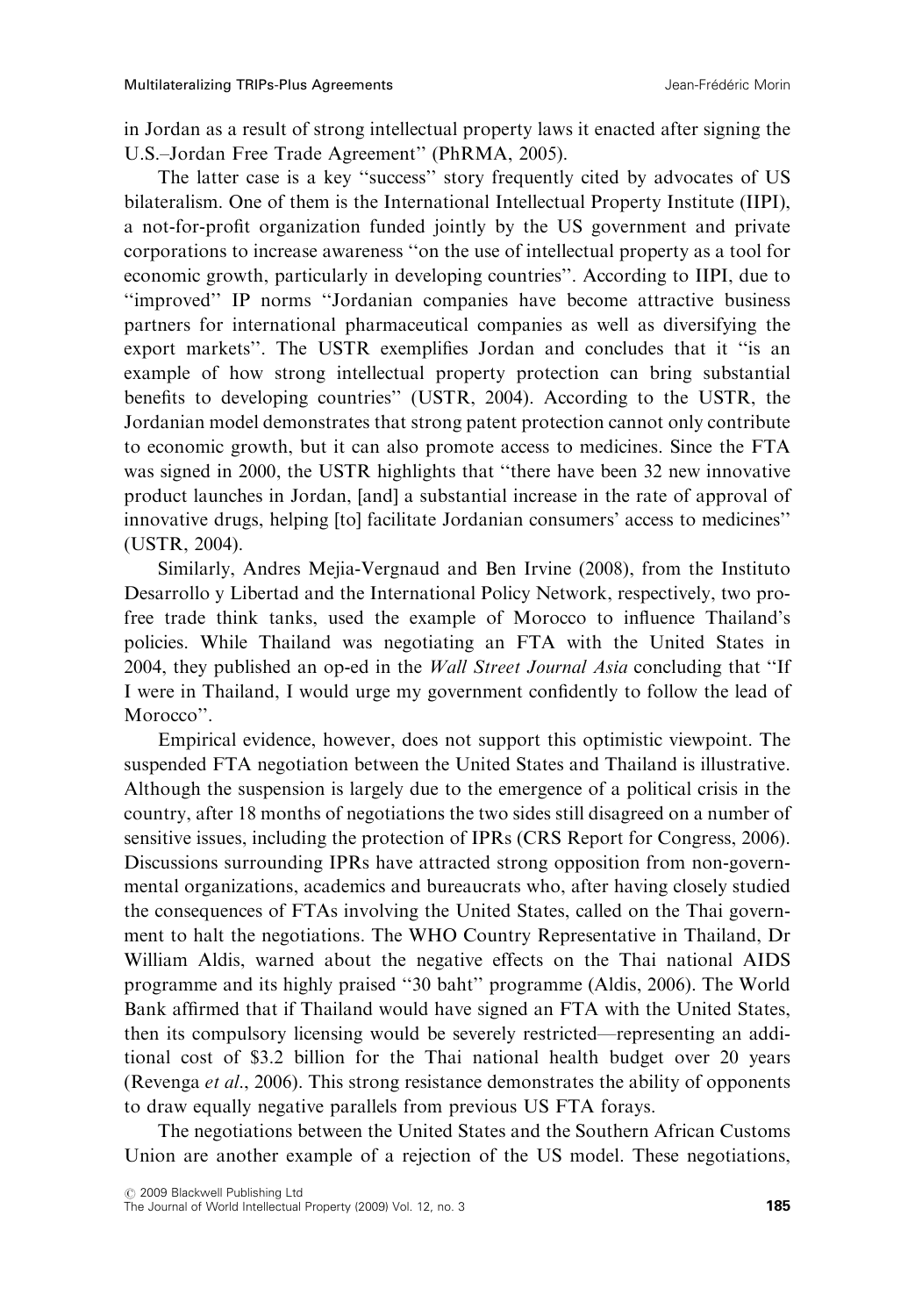underway since 2003, came to a standstill in 2004. South Africa's chief negotiator stated that the parties were unable to resolve differences in areas such as IP. Informed especially by the Australian and the Moroccan experiences, he suggested that the US demands ''may not be appropriate for a developing county'' (Mnyanda, 2004). This statement is particularly telling as it was a rejection of the USTR openly framing the US–Jordan FTA as a tool to improve access to medicines (USTR, 2004).

These rejections of success stories are not the only examples indicating that the use of bilateral agreements as models to follow is not working as planned. Indeed, most academics describe the economic effects of bilateral agreements by using the language of costs and risks rather than benefits and opportunities. El-Said and El-Said (2005), for example, argued that the benefits to Jordan's drug sector have been largely overestimated and the costs underestimated (2005). Drahos et al. (2004) stated before the Senate Select Committee on the US–Australia FTA that Australia's Pharmaceutical Benefits Scheme (PBS) will have to pay at least one third more for its drugs under the FTA than without it (2004). Krikorian *et al.* (2008) demonstrated that the new IP rules adopted after the signing of the US–Morocco FTA are causing a threat to the availability of cheap medicines for Moroccans. The voices of academics are supplemented by organizations that are similarly critical of the success stories promulgated. OXFAM affirmed that there have been no benefits from introducing strict IP rules in Jordan, despite positive assertions made by the USTR (2007). The Centre for International Environmental Law—referring to positions taken by the WHO, the UN and the International Law Associaton—highlighted the negative effects of IP provisions in trade agreements. The intended success stories are thus reinterpreted and widely communicated in scary stories.

## **The Interpretative Effect**

Bilateral agreements can arguably be used as interpretative tools for existing multilateral agreements. More specifically, it has been proposed that in future disputes over provisions of TRIPs, the United States could present to the WTO Dispute Settlement Body (DSB) bilateral agreements as evidence in support of its desired interpretation. The Industry Functional Advisory Committee (IFAC), a supporter of this view, stated in a report to the US government that FTAs ''have facilitated national implementation of the TRIPs obligations and have provided the vehicle ... for significant clarifications of TRIPs obligations in the FTA partners" (emphasis added, IFAC-3, 2004a; 2004b, p. 5)

The view that FTAs could be used to interpret TRIPs is not only expressed by interested lobby groups but also by concerned academics. Several have noted that the WTO agreements should not be interpreted in ''clinical isolation from public international law'' (United States—Gasoline, 1996, p. 16) and consider harmonization efforts in other fora positively (Trachtman, 2006). On the specific issue of IP, Ruth Okediji expressed worries that the norms comprised in bilateral treaties will form the context for interpreting treaties to which the United States is a signatory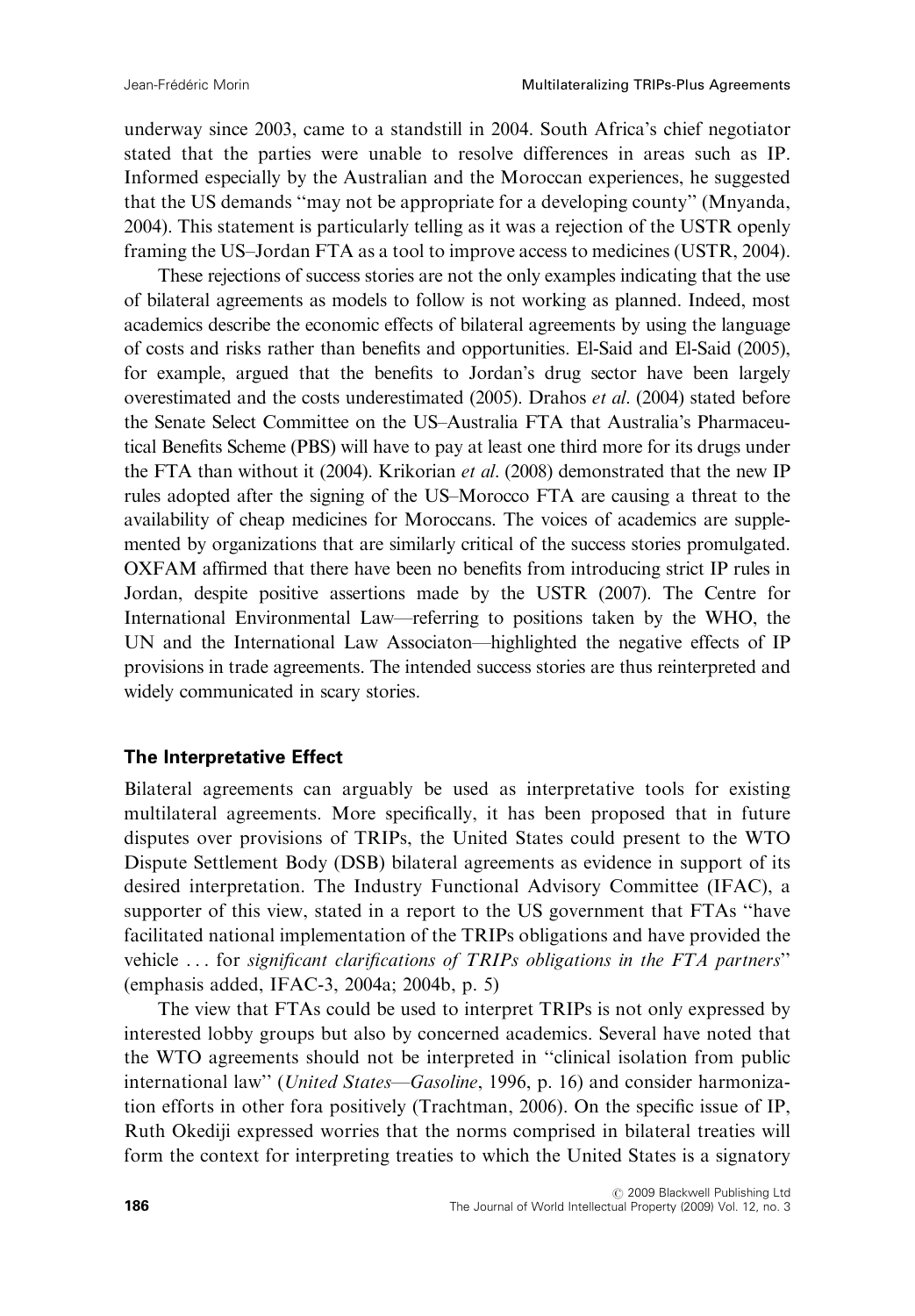(2001, pp. 602–4). Indeed, the Vienna Convention of the Law of Treaties 1969 provides, for the purpose of the interpretation of a treaty, that the context comprises ''any agreement relating to the treaty which was made between all the parties'' and that ''any subsequent practice in the application of the treaty'' shall be taken into account (article. 31). David Vaver (2003) offers an interesting example when he argues that the higher the number of FTAs imposing the patentability of business methods on states, the more inclined the WTO special groups will be to consider business methods as an ''invention'' under TRIPs. Moreover, non-WTO awards resulting from disputes over bilateral agreements ''may prove useful as guidance, even path breaking in legal theory or rationale, for WTO panels and the Appellate Body'' (Bhala, 2007, p. 84).

Two cases brought before the DSB provide some insight into the applicability of this strategy. In the first case (Canada—Term of Patent Protection, 2000), the United States alleged that Canada was not complying with the TRIPs requirement to grant a minimum term of protection from the filling date to all patents existing as of the date of the application of TRIPs. In an effort to relax the interpretation of this requirement, Canada argued that NAFTA recognizes as equivalent the terms of protection of 20 years from the filing date and of 17 years from the granting date. The panel considered the argumentation presented on that point in referring to the decision taken in United States—Restriction on Imports of Tuna (1994). In the latter decision, the panel acknowledged the Vienna Convention's general rule of interpretation of international treaties, but ultimately concluded that the bilateral agreements cited were not relevant to the interpretation of the General Agreement on Tariffs and Trade (GATT). Many were concluded before the negotiation of the GATT and none could be taken as practice under the GATT. Thus, the panel in Canada—Term of Patent Protection did not consider that the NAFTA provision was a useful tool of interpretation to determine whether Canada complied with TRIPs. This case demonstrates the unlikelihood that bilateral agreements will prove useful as interpretive tools for multilateral agreements such as TRIPs. One must note, however, that NAFTA was signed before TRIPs and that a future panel may be inclined to take post-TRIPs bilateral agreements into consideration.

In the second case (Canada—Patent Protection of Pharmaceutical Products, 2000), the EU sought a ruling on a Canadian exception that allowing manufacturers of generic drugs to use the patented invention to obtain marketing approval, similar to the US Bolar exception, violated TRIPs. The panel held that the legal situation in various countries—including the United States—could not serve as a tool in the interpretation, despite the Vienna Convention's article 31 regarding ''subsequent practice''. Article 3(2) of the Dispute Settlement Understanding provides that panels cannot add to or diminish the rights and obligations of members. According to the panel, this provision indicates that WTO members wanted to retain strict control over the modification of the rules that they had agreed to and did not wish the meaning of rules to be changed in any other way (p. 61). Additionally, the panel noted that the requirements for establishing ''subsequent practice'' would be difficult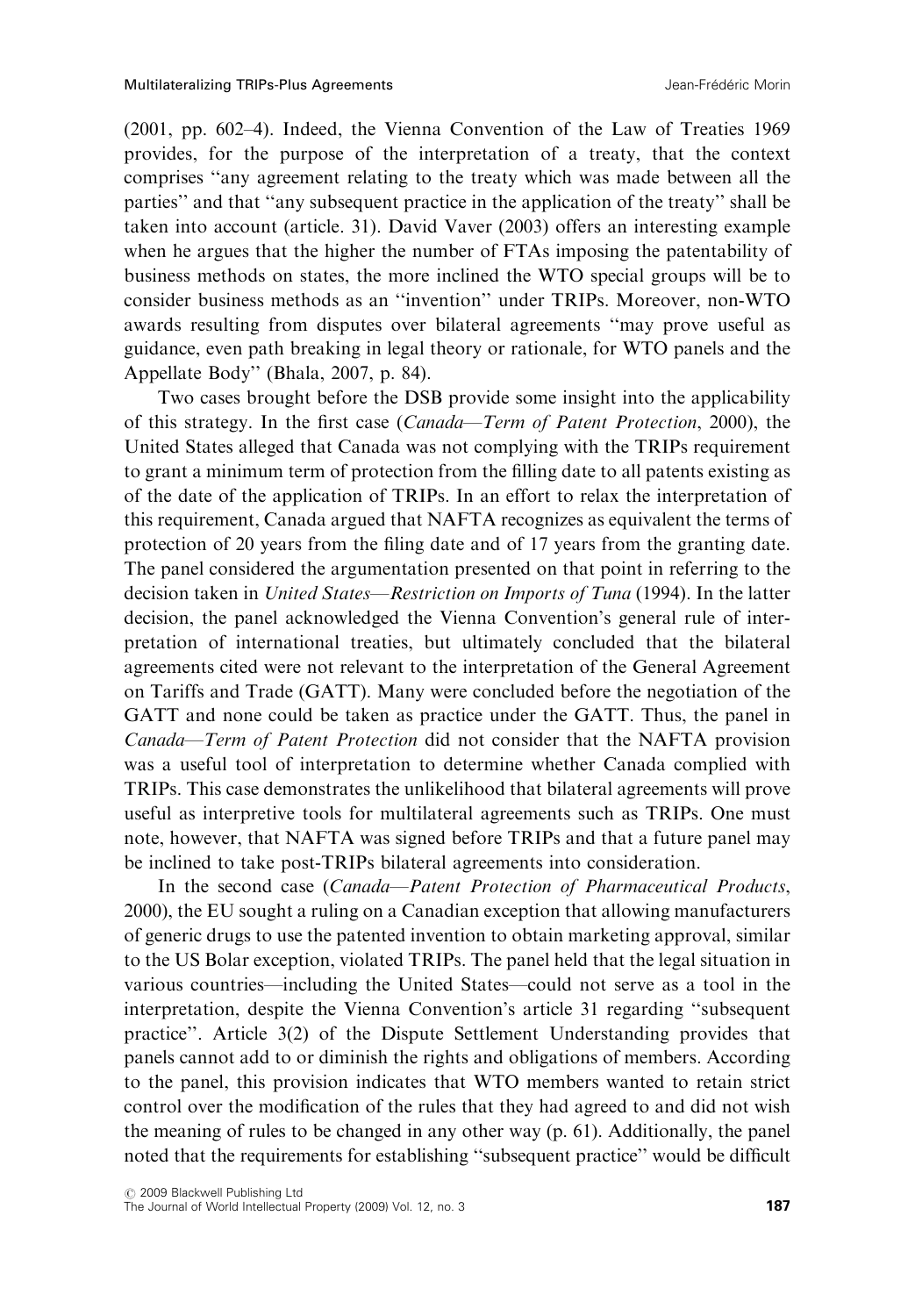to satisfy in practice due to the fact that, according to the wording of the general rule, a ''subsequent practice'' must establish a tacit agreement between all parties (p. 61).

Moreover, even if states come to an agreement on the interpretation of an unclear provision in a multilateral treaty during the dispute-settlement process, that interpretation has limited application. Agreements made between states when a multilateral provision is unclear only apply to the dispute in question and between the states directly involved (Rhodes, 2000, pp. 555–6).

The situation might be different if a large proportion of WTO members had agreed to a specific provision in bilateral agreements and enforced it domestically. Peter Yu considers that the provisions contained in bilateral agreements could eventually create new customary international norms (2004, p. 397). This could occur only if a sufficient number of countries expressly and consistently recognize these provisions as legal norms governing their state's conduct. In a bilateral dispute-settlement process, the United States would then be in a position to ask a third country to comply with these new norms of international customary law.

However, before this can happen, several conditions must be met. Indeed, the behaviour of states may only be considered customary law when it fulfils two chief conditions: it must reflect the general practice of states, and states must believe that there is a legal obligation to conduct themselves in such a manner (Kindred and Saunders, 2006, p. 148). Presently, the more stringent IP norms imposed through FTAs do not meet these two criteria. The first condition is not fulfilled as those norms are not sufficiently ''numerous, general, constant, and uniform'' in their application. When one considers the massive rejection of the more stringent IP norms by several countries, in addition to the harsh criticisms of TRIPs-Plus agreements expressed by some delegations at WIPO and at WHO, one can conclude that there is no belief that there is a legal obligation to respect those norms. Several countries that enhanced their patent protection did so to respond to economical and political pressure, not to comply with an emerging customary norm. Therefore, US bilateral agreements are unlikely to serve as the basis for new interpretations of existing multilateral agreements or new customary international norms.

## **The Adherence Effect**

Little success, if any, can be attributed to the use of bilateral agreements as strategic tools to create chain links, coalitions of the like-minded, models to follow, new interpretation of multilateral treaties or customary international law. They can, however, reinforce their IP-related multilateral cousins by requiring signatories to become party. Indeed, a number of the US FTAs require signatories to adhere to multilateral treaties that are not mentioned in TRIPs. In this manner, the United States is harmonizing the trade environment to favour a smooth transition towards stronger IP protections at the multilateral level.

There are four multilateral agreements that the United States has seemingly identified as important to the global IP architecture. The first is the Budapest Treaty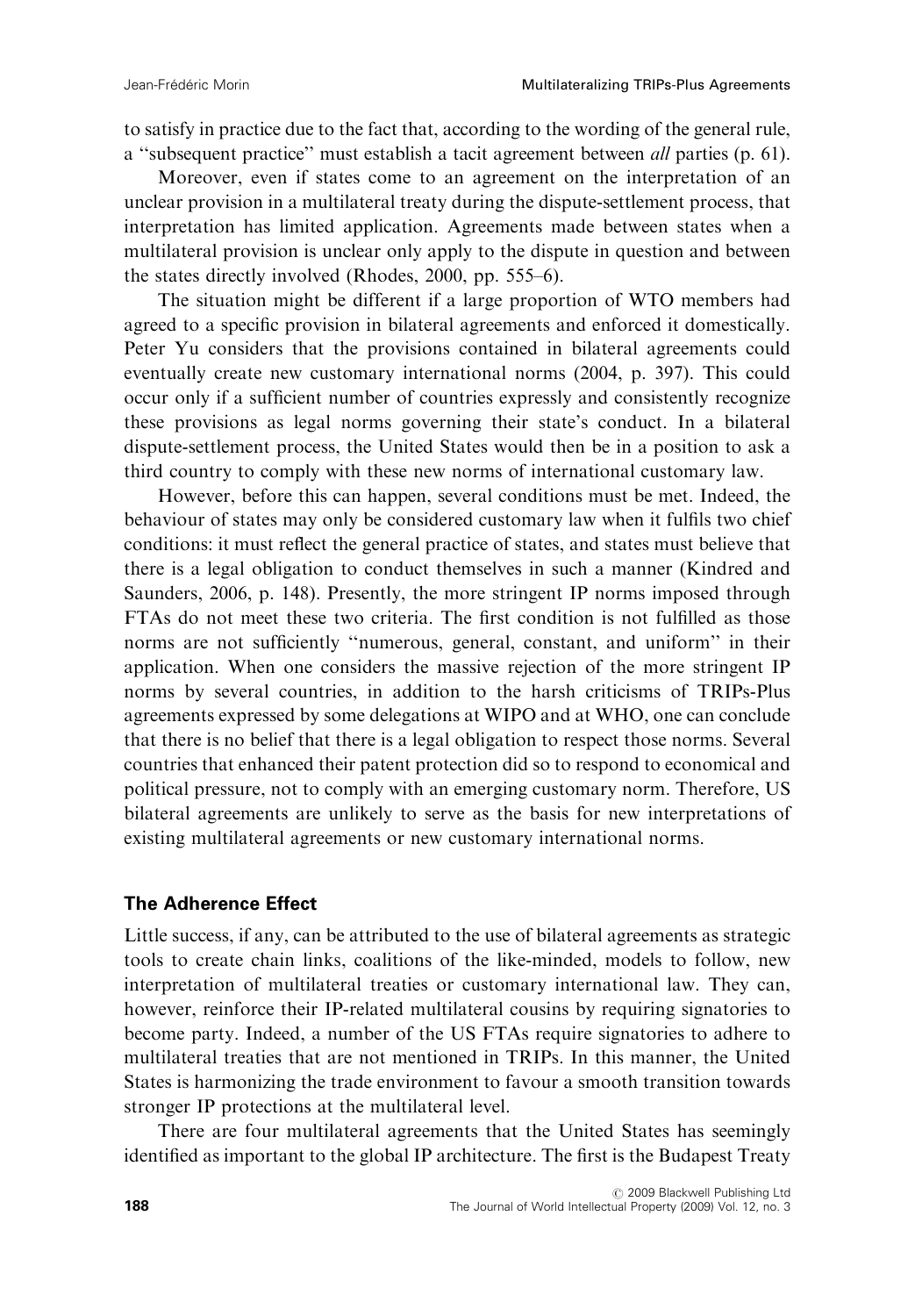on the International Recognition of the Deposit of Microorganisms for the Purposes of Patent Procedure. The US agreement with Jordan requires that: ''when it is not possible to provide a sufficient written description of the invention . . . each Party shall require a deposit with an "international depository authority," as defined in the Budapest Treaty'' (article 4.21). While this wording does not require that Jordan comply with the Treaty of Budapest, this subsequently became required in all US FTAs. Indeed, in the US bilateral treaties signed with Morocco, Australia, Bahrain, countries of Central America and Dominican Republic, Colombia, Oman, Panama, Republic of Korea and Peru, each contain the wording: ''[e]ach party shall ratify or accede to . . .'' (US–Morocco FTA, article 15.1.2; US–Australia FTA, article 17.1.2; US–Bahrain FTA, article 14.1.2; CAFTA–DR–US, article 15.1.3; US–Colombia FTA, article 16.1.2; US–Oman FTA, article 15.1.2; US–Panama TPA, article 15.1.2; Korea–US FTA, article 18.1.3 and US–Peru TPA, article 16.1.2.) While some of these countries have yet to ratify, including Morocco, Bahrain and Costa Rica, a number of CAFTA countries, including the Dominican Republic, El Salvador, Guatemala, Honduras and Nicaragua, ratified the treaty following their FTA with the United States.

Second, several FTAs refer to the Patent Cooperation Treaty (PCT), even though such a requirement is not found in TRIPs or bilateral treaties concluded before 2003. The US–Jordan agreement, concluded in 2000, was the first US FTA that referred to the PCT. The agreement states that parties will ''make best efforts to ratify or accede to the Patent Cooperation Treaty (1984)'' (article 4.2). Although the wording does not require PCT membership, later bilateral treaties have (US–Australia FTA, article 17.1.2; US–Singapore FTA, article 16.1.2; US–Morocco FTA, article 15.1.2; CAFTA–DR–US, article 15.1.3; US–Chili FTA, article 17.1.2; US–Bahrain FTA, article 14.1.2). In certain situation this requirement was not onerous as the partner was already party to the PCT. However, in the case of at least seven FTAs, this provision requires the further compliance of the US partner.

The United States has increasingly required undertakings from partners to the Patent Law Treaty (PLT). The first reference to the PLT was in the US–Chile FTA in 2003. It provides that ''[e]ach Party shall undertake reasonable efforts to ratify or accede to the [PLT] in a manner consistent with its domestic law'' (article 17.1.4). A few months later, the CAFTA–DR treaty used almost identical wording (article 15.1.6). The wording of the subsequent FTAs with Australia, Morocco and Bahrain used progressively stronger language. None of the bilateral treaties, however, require ratification of the PLT. This may be explained by the fact that the United States itself has still not ratified the PLT. Nonetheless, by referring to the PLT in its recent bilateral treaties, it has supported the diffusion, the momentum and coming into force of this treaty.

Fourth, of the developing countries that recently joined UPOV, many did so after concluding a bilateral treaty with the United States (Table 2). This suggests that several countries may have joined UPOV to honour bilateral commitments. A number of other factors likely contributed to their accession to UPOV, including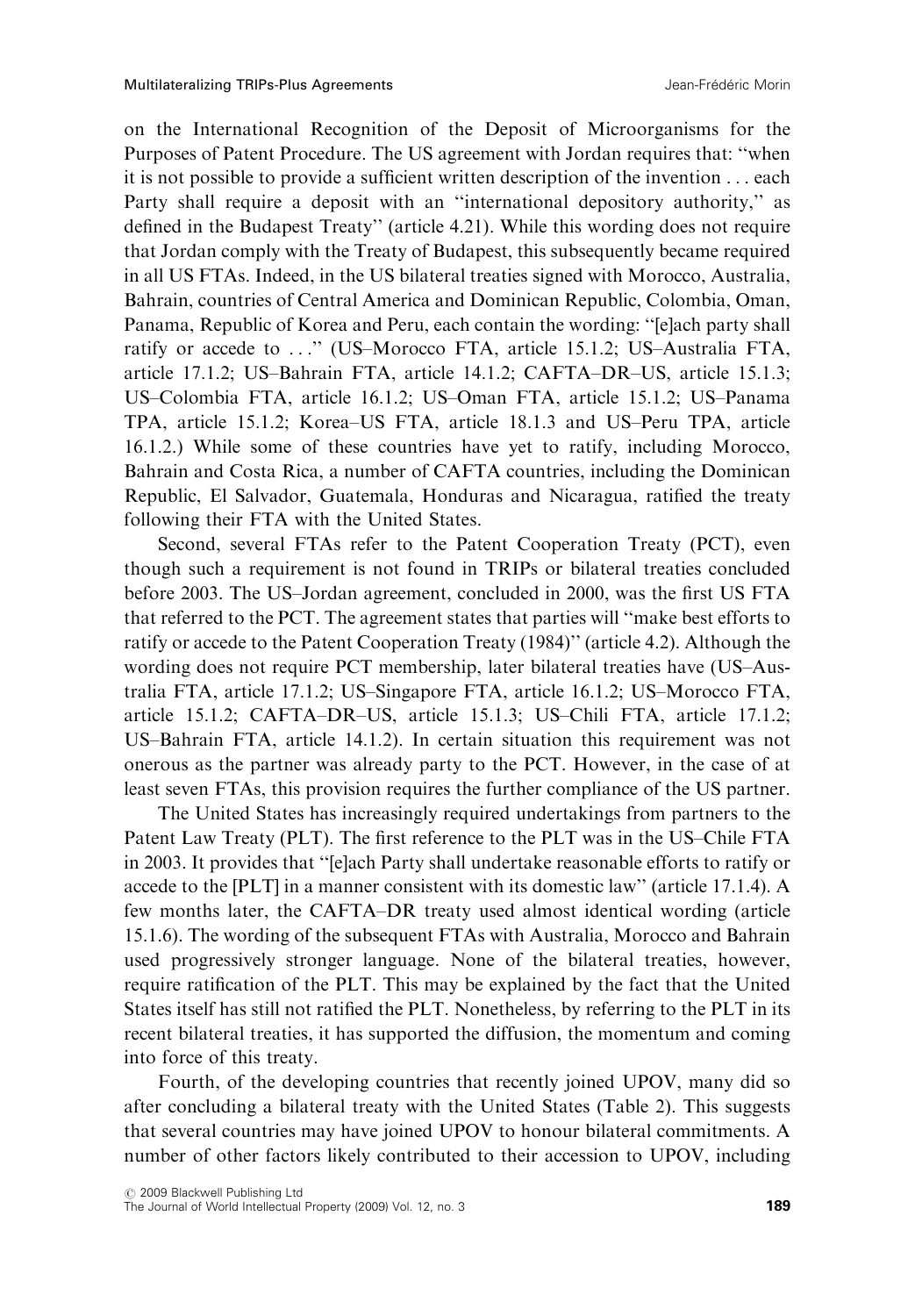| <b>UPOV</b><br><b>Members</b> | Bilateral treaty that refers to<br>the UPOV        | Date of Signature of Date of UPOV<br>Treaty with US | accession        |
|-------------------------------|----------------------------------------------------|-----------------------------------------------------|------------------|
| Equador                       | IP Agreement with the US<br>$(\text{article } 6)$  | 1993                                                | 8 August 1997    |
| Jordan                        | FTA with the US (article 4.1)                      | 24 October 2000                                     | 24 October 2004  |
| Latvia                        | Commercial Agreement with the<br>US (article $6$ ) | 6 July 1994                                         | 30 August 2002   |
| Lithuania                     | Commercial agreement with the<br>US (article $6$ ) | 26 April 1994                                       | 10 December 2003 |
| Morocco                       | FTA with the US (article 6)                        | 2 March 2004                                        | 8 October 2006   |
| Mexico                        | NAFTA (article 1701)                               | 17 December 1992                                    | 9 August 1997    |
| Nicaragua                     | IP Agreement with the US<br>(article 1)            | 7 January 1998                                      | 6 September 2001 |
| Singapore                     | FTA with the US $(16.1.2)$                         | 6 May 2003                                          | 30 July 2004     |
| Dominican<br>Republic         | FTA with the US (CAFTA–DR)<br>(15.1.5)             | 5 August 2004                                       | 16 June 2007     |

Table 2: Correlation Between Developing Country Becoming Party to a Bilateral Treaty with the US Referring to or Requiring UPOV Membership

Source: Original to this article

the TRIPs provision to protect plant varieties (article  $27(3)(b)$ ), the growth in exports of cut flowers and horticultural plants coming from certain developing countries, negotiations for WTO membership, the return of the UPOV Convention to the international agenda during its review in 1991 and the extended deadline in 1998 to join the previous version of the convention. FTAs are therefore not the only driving force behind the growing number of countries joining the UPOV. However, several countries with a large number of small farmers did not necessarily want to develop their seed industries in a manner that was UPOV compliant, and would have preferred to develop their own *sui generis* systems.

## **Concluding Remarks**

Through the use of bilateral agreements, the United States has sought to create a more stringent patent protection system than that stipulated in TRIPs. USTR Schwab epitomizes the overall objective of bilateral negotiations that ''develop a precedent that could at some point be translated in a multilateral setting'' (Rayasam, 2006, p. 22). This reality has, as a consequence, generated a great deal of negative commentary. The main thrust of this backlash is concerned that the US government is using bilateral agreements as vehicles in perpetuating its hegemony over the international patent regime.

This article examined the current wave of bilateral agreements through the lens of six mechanisms that could give rise to a strategic advantage for the United States. We conclude that, for the most part, the above claim must be nuanced. To date, US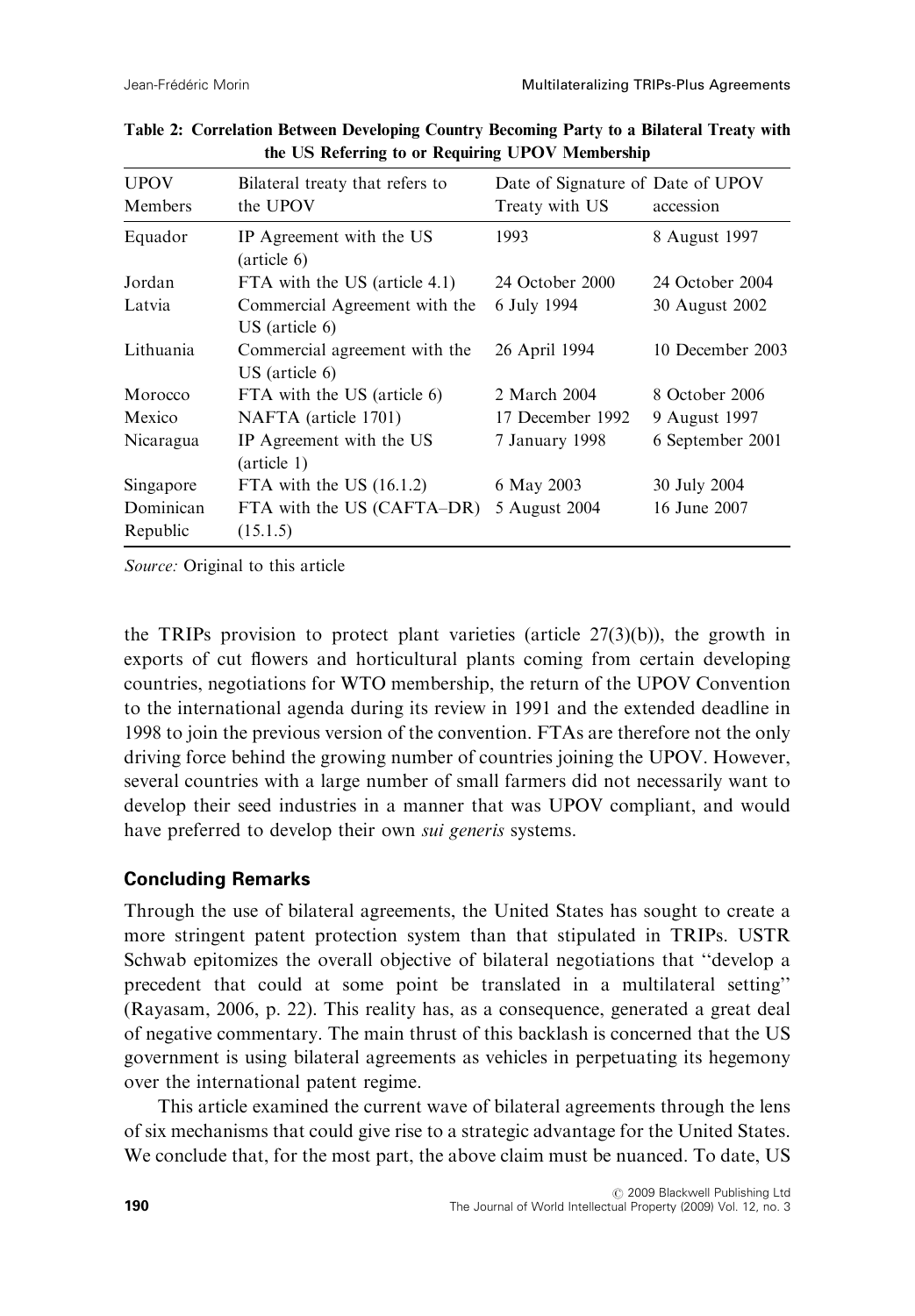efforts to use bilateral agreements as tools for reforming the international IP regime beyond the specific targeted countries seem to have failed. Only in its objective of promoting the accession to existing multilateral agreements has the United States demonstrated tangible results.

Moreover, the legitimacy of imposing TRIPs-Plus obligations on bilateral partners is being challenged within the US government. In the US Congress, it has been argued that IP provisions of FTAs ''violate the requirement in section 2101 (b)(4)(C) of the Trade Promotion Authority Act 2002 to uphold the 2001 WTO Declaration on Public Health'' (Congress of the United States, 2004). This led in 2007 to a compromise understanding entitled the Bipartisan Agreement on Trade Policy, also known as the New Trade Policy Template. It calls for enhanced provisions in all future US bilateral and regional free trade agreements on IP protection, striking a balance between the rights of drug companies to protect their patents and the need of developing countries for life-saving drugs.

As a result, the recent US FTAs with Colombia, Peru and Panama do not go as far beyond TRIPs as the 2003–5 FTAs. Several patent-related rules were relaxed in the latest agreements, including rules on data exclusivity, patent linkage and patent extension. A reference to the Doha Declaration and the ability of each country to protect public health was added in the body of these agreements instead of as an appended letter. In addition, side letters on biodiversity were signed, recognizing the importance of ''respecting and preserving traditional knowledge and practices of indigenous and other communities''. According to Pedro Roffe and David Vivas-Eugui, ''the criticisms related to some aspects of the agreements, particularly those concerning the reduction of TRIPs flexibilities have produced concrete results'' (2007, p. 16).

On the whole, bilateral agreements have been successful in strengthening domestic IP protection under relatively limited circumstances. None of these cases involve major trading partners or major counterfeiters. Further, they have contributed to the anti-development reputation of the US government in a time when it is seeking support to conclude the Doha Round at the WTO. Instead of leveraging multilateral negotiations, bilateral agreements have created instability and fragmentation, among WTO members and within the US Congress, which could ultimately damage the bargaining position of the USTR.

Given these failures, it may be prudent for Congress and the American public to assess whether resources that are being dedicated to bilateral negotiations could be better allocated. For example, those same resources may be more efficiently spent on building multilateral relations, negotiating with European countries or providing enforcement support in countries known as major sources of counterfeit goods (Schott, 2004, p. 377). US failures also suggest that the EU, Switzerland, Japan and other states would not benefit from imitating the US model for negotiating FTAs in the area of IP.

There also exists an open question as to why this strategy failed. Although developing countries might not have interest in unilaterally implementing TRIPs-Plus provisions, they certainly have an interest, once they have signed an FTA with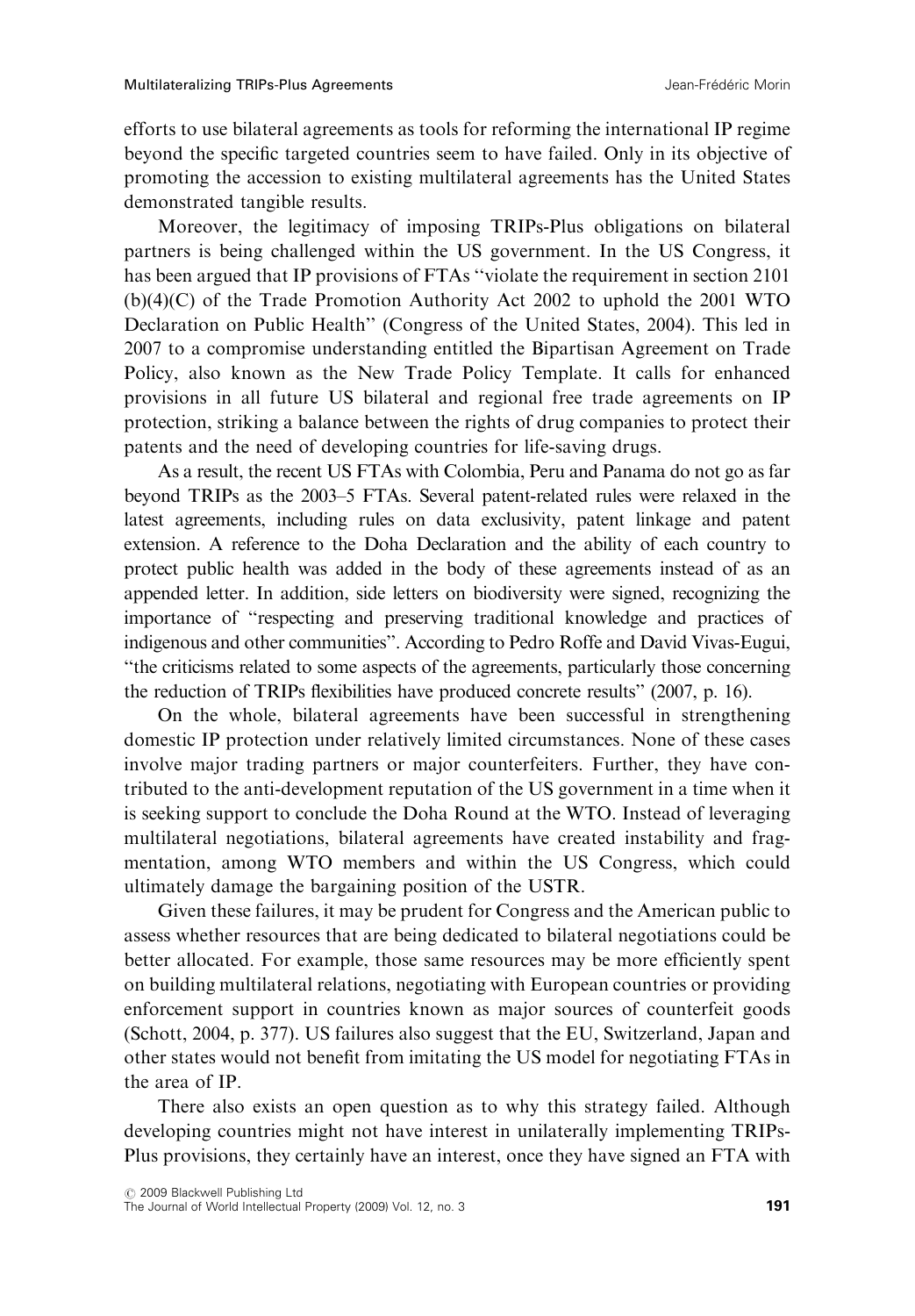United States, in seeing competitors adopting similar constrains. One explanation is that US partners lack the necessary incentive, i.e. a strong internal market, to duplicate the US strategy of using trade to promote strong IP standards. An alternative explanation is that the impact of the US bilateral strategy will only be noticeable in the following years. One decade of active bilateralism might not be enough to appreciate fully its dynamic effects on regional and multilateral negotiations. The multilateralization of Cordell Hull's vision of international trade law, for example, was only noticeable with the GATT of 1947, 13 years after the Reciprocal Trade Agreements Act 1934, after a period of intense bilateralism (Haggard, 1988).

Recent developments with the Anti-Counterfeiting Trade Agreement (ACTA) project indicate that it could soon become the first tangible success of the US bilateral strategy. Although little is known about the substance of the ACTA project, many suspect that it will be a free-standing plurilateral agreement that will include more stringent patent protection norms than those stipulated under TRIPs (Sell, 2008). Interestingly, nearly half of the parties that participated at the last ACTA negotiation held in Washington on 30–31 July 2008 were FTA partners with the United States. One wonders whether Jordan, Korea, Mexico, Morocco, Singapore and the United Arab Emirates would have actively participated in the ACTA process if they had not signed an FTA with the United States or were not in the process of negotiating such a bilateral agreement. If an extensive ACTA is made possible by the relations developed through bilateral agreements, it will constitute the first success for the US bilateral strategy. So far, bilateralism has brought more drawbacks than benefits to the US influence over international patent law.

## **About the Author**

Jean-Frédéric Morin, Political Science Department, Université libre de Bruxelles, 39 FD Roosevelt, CP 172, Brussels, Belgium. He is a professor at the Université Libre de Bruxelles where he teaches foreign policy analysis and international political economy. He has an interdisciplinary background in international relations, including a dual Ph.D. in political science and law. Prior to joining TIP, he was a project leader at the Centre for Intellectual Property Policy at McGill University and taught intellectual property law, international trade law and environmental politics at three other universities. In the last three years, Jean-Frédéric has published one book and ten peer-reviewed articles on various topics, including international patent law making, biodiversity governance and international investment policy; e-mail: *jmorin@ulb.ac.be* 

#### **Notes**

The author would like to thank Joanie Lapalme, Rhonda Grintuch and Caroline Twiss for their research assistance and the Centre for Intellectual Property Policy (www.cipp/mcgill.ca) and TIP (www.theinnovationpartnership.org) for their support.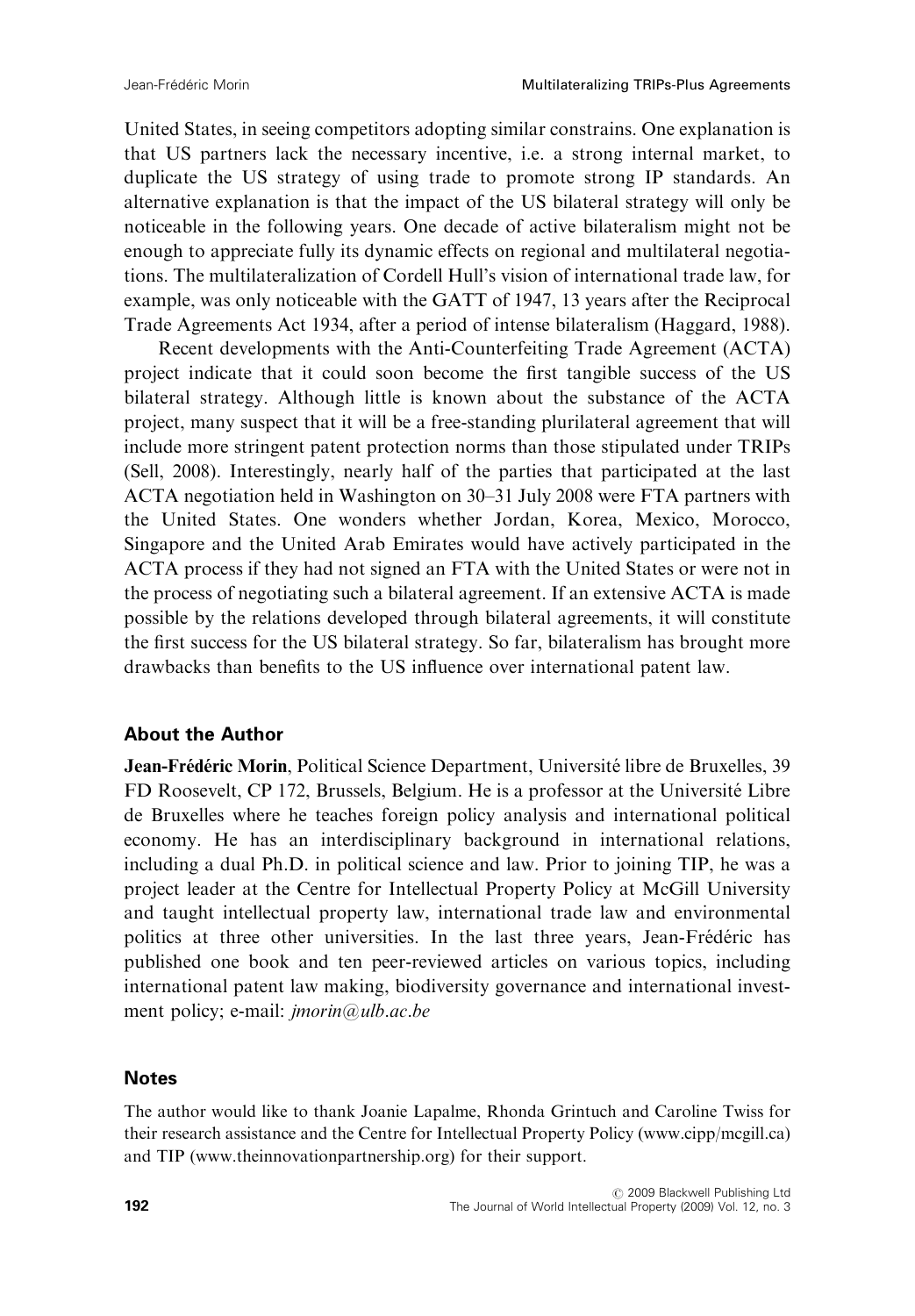- 1 For examples, see IP/C/W/484, IP/C/W/474, IP/C/W/458, IP/C/W/447, IP/C/W/441/ Rev.1 and IP/C/W/442.
- 2 See IP/C/W/474 and IP/C/W/429/Rev.1/Add.3.

#### **References**

- Abbott, F. (2006) Intellectual Property Provisions of Bilateral and Regional Trade Agreements in Light of US Federal Law. International Centre for Trade and Sustainable Development-United Nations Conference on Trade and Development, Geneva.
- Aldis, W. L. (2006) 'It Could Be a Matter of Life and Death', The Bangkok Post [online]. Available at  $\langle$ http://www.aegis.org/news/bp/2006/BP060102.html $\rangle$  [Accessed April 2008].
- Baldwin, R. (1997) 'The Causes of Regionalism', The World Economy, 20(7), 865–88.
- Bhala, R. (2007) 'Competitive Liberalization, Competitive Imperialism, and Intellectual Property', Liverpool Law Review, 28(1), 77-105.
- Canada—Patent Protection of Pharmaceutical Products (2000), WTO Doc (Panel Report) WT/DS114/R.
- Canada—Term of Patent Protection (2000), WTO Doc (Appellate Body) WT/DS170/R.
- Caporaso, J. A. (1992) 'International Relations Theory and Multilateralism: The Search for Foundations', International Organization, 46(3), 599–632.
- Congress of the United States (2004) Letter from 12 Members of Congress to President Bush on Intellectual Property Provisions in CAFTA [online]. Available at  $\langle$ http:// www.cptech.org/ip/health/trade/cafta/congress09302004.html) [Accessed April 2008].
- Congressional Research Service Report for Congress (2006) U.S.–Thailand Free Trade Agreement Negotiations [online]. The Library of Congress. Available at  $\langle$ http:// www.nationalaglawcenter.org/assets/crs/RL32314.pdf) [Accessed April 2008].
- Drahos, P. (2003) Expanding Intellectual Property's Empire: The Role of FTAs [online]. Available at  $\hbar$ thtp://www.grain.org/rights/TRIPsplus.cfm?id=28 $\hbar$  [Accessed January 2008].
- Drahos, P., Faunce, T., Goddard, M. and Henry, D. (2004) The FTA and the PBS—A Submission to the Senate Select Committee on the US–Australia Free Trade Agreement [online]. Available at  $\langle \text{http://www.aftinet.org.au/campaigns/US FTA/}$ henrydrahossenatesub2.pdf) [Accessed March 2008].
- El-Said, H. and El-Said, M. (2005) 'TRIPs, Bilateralism, Multilateralism and Implications for Developing Countries: Jordan's Drug Sector', Manchester Journal of International Economic Law, 2(1), 59–731.
- El Said, M. K. (2007) 'The European TRIPs-Plus Model and the Arab World: From Cooperation to Association—a New Era in the Global IPRs Regime?', Liverpool Law Review, 28(1), 143–74.
- Fink, C. and Reichenmiller, P. (2005) Tightening TRIPs: The Intellectual Property Provisions of Recent US Free Trade Agreements. The World Bank, Washington, DC.
- Gerhardsen, T. S. (2006) 'US Advises Developing Country FTA Partners Not To Follow WHO IP Plan, *Intellectual Property Watch* [online], 11 December. Available at  $\frac{\text{http://}}{\text{http://}}$ www.ip-watch.org/weblog/index.php?p=485&res=1280 ff) [Accessed August 2007].
- Gerhardsen, T. S. (2007) 'World Health Assembly Agrees on IP and Innovation; US Abstains', *Intellectual Property Watch* [online]. Available at  $\frac{\text{http://www.ip-watch.org/}}{\text{http://www.ip-watch.org/}}$ weblog/index.php?p=630&res=1280 $\langle$  [Accessed August 2007].

 $C$  2009 Blackwell Publishing Ltd

The Journal of World Intellectual Property (2009) Vol. 12, no. 3 **193**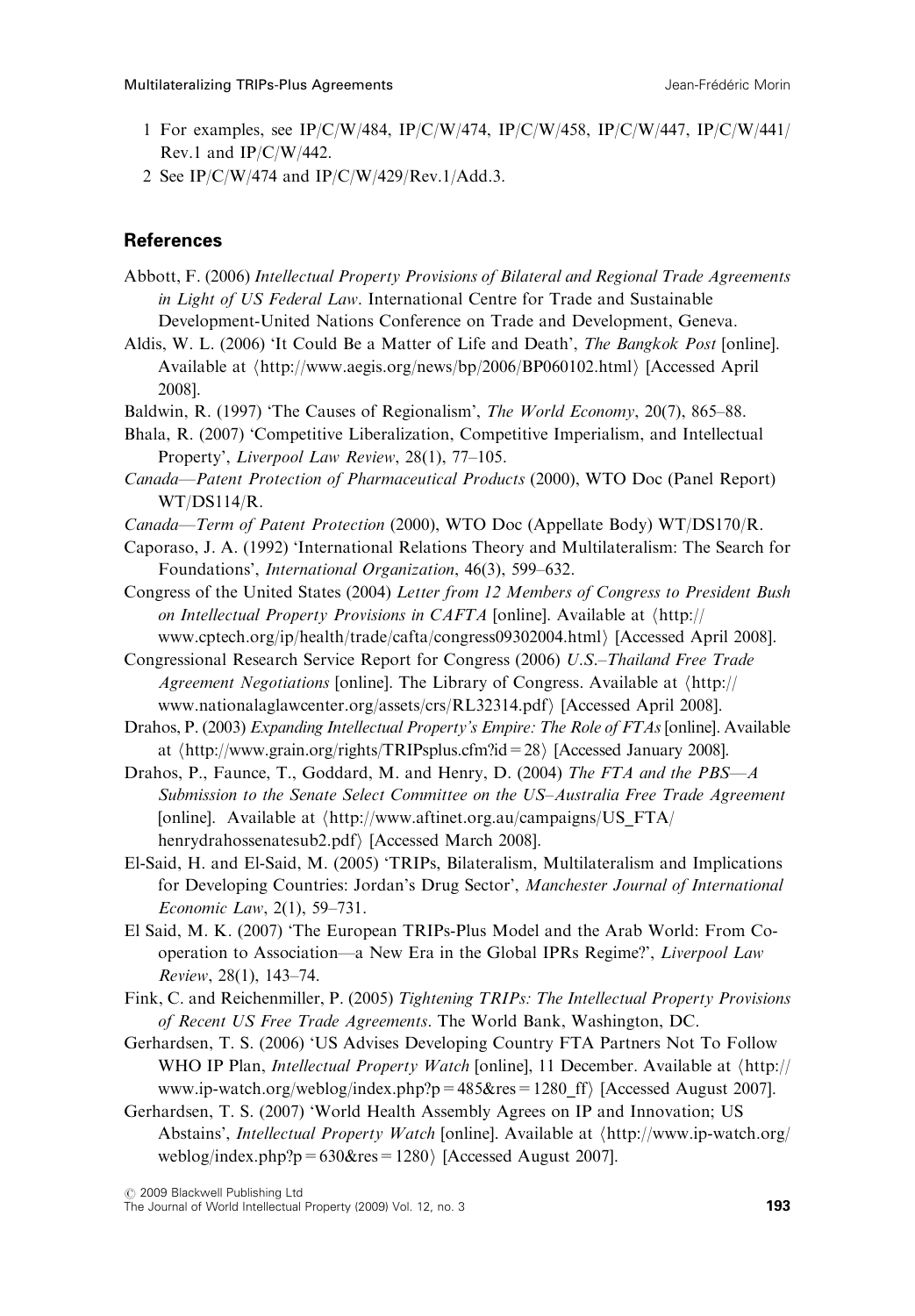- Gervais, D. J. (2002) 'The Internationalization of Intellectual Property: New Challenges from the Very Old and the Very New', Fordham Intellectual Property, Media and Entertainment Law Journal, 12, 929–90.
- GRAIN (2001) 'TRIPs-Plus' Through the Back Door [online]. GRAIN publications. Available at  $\langle$  www.grain.org/publications/TRIPs-plus-en.cfm $\rangle$  [Accessed September 2008].
- Greenaway, D. and Milner, C. (2001) 'Multilateral Trade Reform, Regionalism and Developing Countries', in S. Lahiri (ed.), Regionalism and Globalization: Theory and Practice. Routledge, New York, pp. 144–69.
- Guzman, A. T. (1998) 'Why LDCs Sign Treaties that Hurt Them: Explaining the Popularity of Bilateral Investment Treaties', Virginia Journal of International Law, 15, 639–88.
- Haggard, S. (1988) 'The Institutional Foundations of Hegemony: Explaining the Reciprocal Trade Agreements Act of 1934', International Organization, 42(1), 91–119.
- Hufbauer, G. C. and Kotschwar, B. (1998) The Future of Regional Trading Arrangements in the Western Hemisphere [online]. Washington Institute for International Economics. Available at  $\langle \hat{\text{http://www.ie.com/publications/papers/print.cfm?doc} = \text{pub& }$ ResearchID=318 $\langle$  [Accessed August 2007].
- Ikenberry, J. G. and Kupchan, C. A. (1990) 'Socialization and Hegemonic Power', International Organization, 40(3), 283–315.
- Industry Functional Advisory Committee on Intellectual Property Rights for Trade Policy Matters (IFAC-3) (2004a) The U.S.–Australia Free Trade Agreement (FTA) The Intellectual Provision [online]. Available at  $\langle \text{http://www.ustr.gov/assets/}$ Trade Agreements/Bilateral/Australia FTA/Reports/asset upload file813 3398.pdf) [Accessed April 2008].
- Industry Functional Advisory Committee on Intellectual Property Rights for Trade Policy Matters (IFAC-3) (2004b) The U.S.–Morocco Free Trade Agreement (FTA) The Intellectual Provision [online]. Available at  $\langle$ http://www.grain.org/rights files/ ifac03%20on%20US-Morocco%20FTA.pdf [Accessed April 2008].
- International Union for the Protection of New Varieties of Plants (2008), Membership [online]. International Union for the Protection of New Varieties of Plants. Available at  $\langle \text{http://www.upov.int/}\rangle$  [Accessed September].
- Kantor, M. (2005) US Free Trade Agreements and the Public Health [online]. World Health Organization—CIPIH Submissions, Available at  $\langle \text{http://www.who.int/intellectual}$ property/submissions/US%20FTAs%20and%20the%20Public%20Health.pdfi [Accessed September 2008].
- Kindred, H. and Saunders, P. (2006) International Law: Chiefly as Interpreted and Applied in Canada. Edmond Montgomery Publications, Toronto.
- Krikorian, G., Marhoum, K., Filali, E. and Himmich, H. (2008) 'L'accès aux médicaments sous le nouveau régime de protection des brevets: cas du sida au Maroc', *Knowledge* Ecology Studies, 2, 1–20.
- Krikorian, G. P. and Szymkowiak, D. (2007) 'Intellectual Property Rights in the Making: The Evolution of Intellectual Property Provisions in US Free Trade Agreements and Access to Medicine', The Journal of World Intellectual Property, 10(5), 388–418.
- Kuanpoth, J. (2006) 'TRIPs-Plus Intellectual Property Rules: Impact on Thailand's Public Health', The Journal of World Intellectual Property, 9(5), 573–91.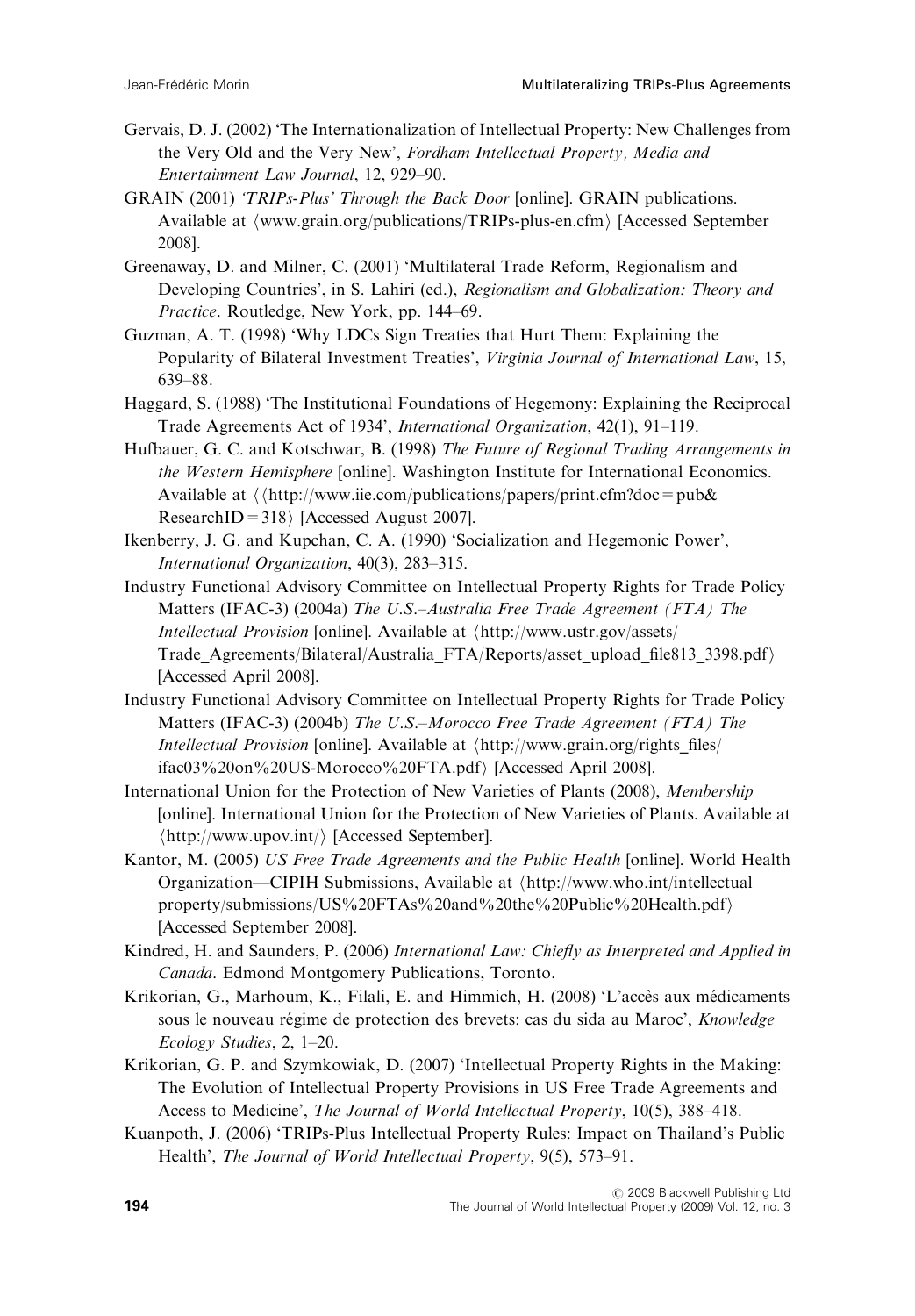- Larson, A. (2002) Reports Growing Appreciation for IPR Laws Overseas (File EPF 211) [online]. Department of State. Available at  $\frac{\hbar}{\hbar}$  /[usinfo.org/wf-archive/2002/020212/ epf211.htm) [Accessed September 2008].
- Lawrence, R. (1996) Regionalism, Multilateralism and Deeper Integration. Brookings Institute, Washington.
- Mayne, R. (2004) Regionalism, Bilateralism, and TRIP Plus Agreements: The Threat to Developing Countries. PNUD, New York.
- Mejia-Vergnaud, A. and Irvine, B. (2008) 'Are Free-Trade Agreements Good for Your Health?', The Wall Street Journal Asia [online]. Available at  $\langle \text{http://online.wsj.com/}$ article/SB109477031000214138.html [Accessed March 2008].
- Mnyanda, L. (2004) 'US-SACU Trade Talks Grind to a Halt', Business Day [online]. Available at:  $\frac{http://www.bilaterals.org/article.php3?id_article=799}{$  [Accessed March2008].
- Okediji, R. (2001) 'TRIPs Dispute Settlement and the Sources of (International) Copyright Law', Journal of the Copyright Society of the U.S.A., 49(2), 585-648.
- Okediji, R. (2004) 'Back to Bilateralism? Pendulum Swings in International Intellectual Property Protection', University of Ottawa Law and Technology Journal, 125, 125–47.
- Oliva, M. J. (2003) Intellectual Property in the FTAA: Little Opportunity and Much Risk [online]. The Centre for International Environmental Law (CIEL). Available at:  $\frac{http://}{http://}$ www.ciel.org/Publications/pubtae.html) [Accessed August 2007].
- Pharmaceutical Research and Manufacturers of America (2005) Developing Countries Gain More Access To Medicines Under CAFTA [online]. The Pharmaceutical Research and Manufacturers of America—Press Releases. Available at  $\langle$ http://www.phrma.org/ news\_room/press\_releases/developing\_countries\_gain\_access\_to\_more\_medicines\_ under  $\text{caffa/}$  [Accessed March 2008].
- Price, D. (2004) 'The US–Bahrain Free Trade Agreement and Intellectual Property Protection', Journal of World Intellectual Property, 7(6), 829–50.
- Rayasam, R. (2006) 'Free-Trade Evangelist', US News World Report, 6 August.
- Rein, J. (2001) 'International Governance Through Trade Agreement: Patent Protection for Essential Medicines', Journal of International Law and Business, 21, 379–408.
- Revenga, A., Over, M., Masaki, E., Peerapatanapokin, W., Gold, J., Tangcharoensathien, V. and Thanprasertsuk, S. (2006) The Economics of Effective AIDS Treatment: Evaluating Policy Options for Thailand. The World Bank, Washington, DC.
- Rhodes, S. A. (2000) 'The Article 21.5/22 Problem: Clarification Through Bilateral Agreements?', Journal of International Economic Law, 3(3), 553–8.
- Roffe, P. (2004) Bilateral Agreements and a TRIPs-Plus World: The Chile–USA Free Trade Agreement [online]. Quaker International Affairs Program, Ottawa. Available at  $\langle$ http:// geneva.quno.info/pdf/Chile(US)final.pdf) [Accessed September 2008].
- Roffe, P. and Spennemann, C. (2006) 'The Impact of FTAs on Public Health Policies and TRIPs Flexibilities', International Journal of Intellectual Property Management, 1(1/2), 75–93.
- Roffe, P. and Vivas-Eugui, D. (2007) 'A Shift in Intellectual Property Policy in US FTAs?', Bridges, 11(5), 15–6.
- Rossi, F. (2006) 'Free Trade Agreements and TRIPs-Plus Measures', International Journal of Intellectual Property Management, 1(1/2), 150–72.

 $C$  2009 Blackwell Publishing Ltd

The Journal of World Intellectual Property (2009) Vol. 12, no. 3 **195**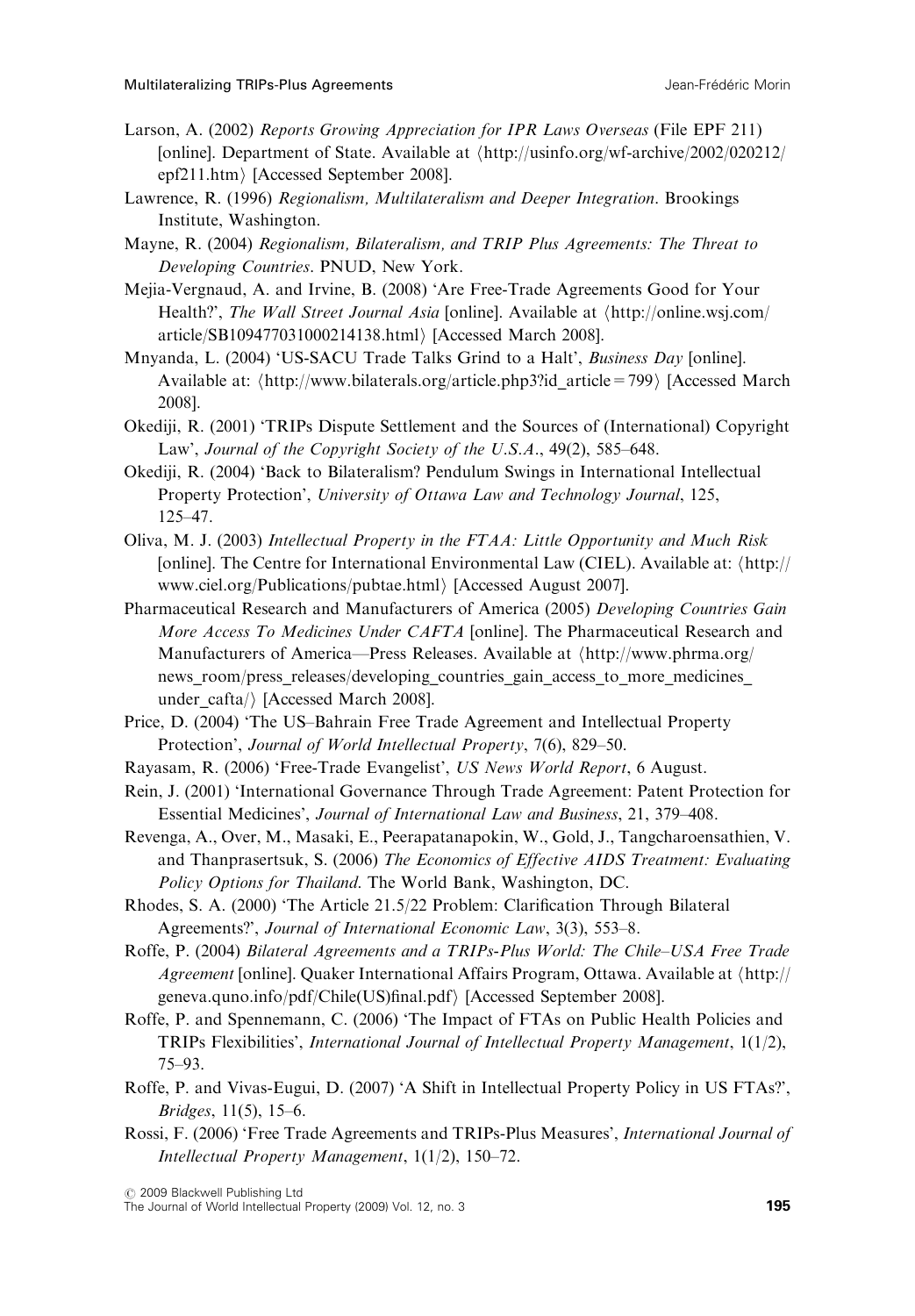- Schott, J. (2004) 'Assessing US FTA Policy', in J. Schott (ed.), Free Trade Agreements: US Strategies and Priorities. Institute for International Economics, Washington, DC, pp. 359–81.
- Sell, S. (2008) The Global IP Upward Ratchet, Anti-Counterfeiting and Piracy Enforcement Efforts: The State of Play. Institute for Global and International Studies, George Washington University, Washington, DC.
- Sell, S. K. (2003) Private Power, Public Law: The Globalization of Intellectual Property Rights. Cambridge University Press, Cambridge.
- Trachtman, J. (2006) 'The World Trading System, the International Legal System and Multilevel Choice', European Law Journal, 22(4), 469–85.
- US Government Accountability Office (2004) International Trade: Intensifying Free Trade Negotiating Agenda Calls for Better Allocation of Staff and Resources, US Government Document GAO-04-223.
- US Government Accountability Office (2007) International Trade—An Analysis of Free Trade Agreements and Congressional and Private Sector Consultations under Trade Promotion *Authority* [online]. US Government Accountability Office. Available at  $\langle$ http:// www.gao.gov/new.items/d0859.pdf) [Accessed September 2008].
- United States—Restriction on Imports of Tuna (1994), GATT Doc. DS29/R.
- United States—Standards for Reformulated and Conventional Gasoline (1996), WTO Doc. WT/ DS2/AB/R.
- US Trade Representatives (2003) U.S. and Southern African Nations Plan for Upcoming FTA Negotiations [online]. Available at  $\langle$ http://www.ustr.gov/Document\_Library/Press Releases/2003/January/US\_Southern\_African\_Nations\_Plan\_for\_Upcoming\_FTA Negotiations.html) [Accessed March 2008].
- US Trade Representatives (2004) U.S.–Bahrain FTA: Fact Sheet on Access to Medicines [online]. Available at  $\hbar t$  /http://www.ustr.gov/Document\_Library/Fact\_Sheets/2004/ USBahrain\_FTA\_Fact\_Sheet\_on\_Access\_to\_Medicines.html) [Accessed March 2008].
- US Trade Representatives (2007) 2007 Special 301 Report [online]. Available at  $\langle$ http:// www.ustr.gov/assets/Document\_Library/Reports\_Publications/2007/ 2007 Special 301 Review/asset upload file230 11122.pdf) [Accessed September 2008].
- Vaver, D. (2003) 'Le concept d'invention en droit des brevets: Bilan et perspectives', in M. Vivant (ed.), Protéger les inventions de demain, biotechnologies, logiciels et méthodes d'affaires. La Documentation Française, Paris, pp. 271–330.
- Vivas-Eugui, D. (2003) Regional and Bilateral Agreements and a TRIPs-Plus World: The Free Trade Area of the the Americas (FTAA). Quaker United Nations Office, Geneva.
- World Intellectual Property Organization (2004) Information on Certain Recent Developments in Relation to the Draft Substantive Patent Law Treaty (SPLT), Standing Committee on the Law of Patents (10th Session), SCP/10/8, Geneva.
- Yarbrough, B. V. and Yarbrough, R. M. (1987) 'Cooperation in the Liberalization of International Trade: After Hegemony, What?', International Organization, 41(1), 1–26.
- Yu, P. (2003) 'US Official see FTA with Morocco as Potential Link to Tunisia, Algeria', Inside US Trade, 1.
- Yu, P. (2004) 'Currents and Crosscurrents in the International Intellectual Property Regime', Loyola of Los Angeles Law Review, 38, 323–444.